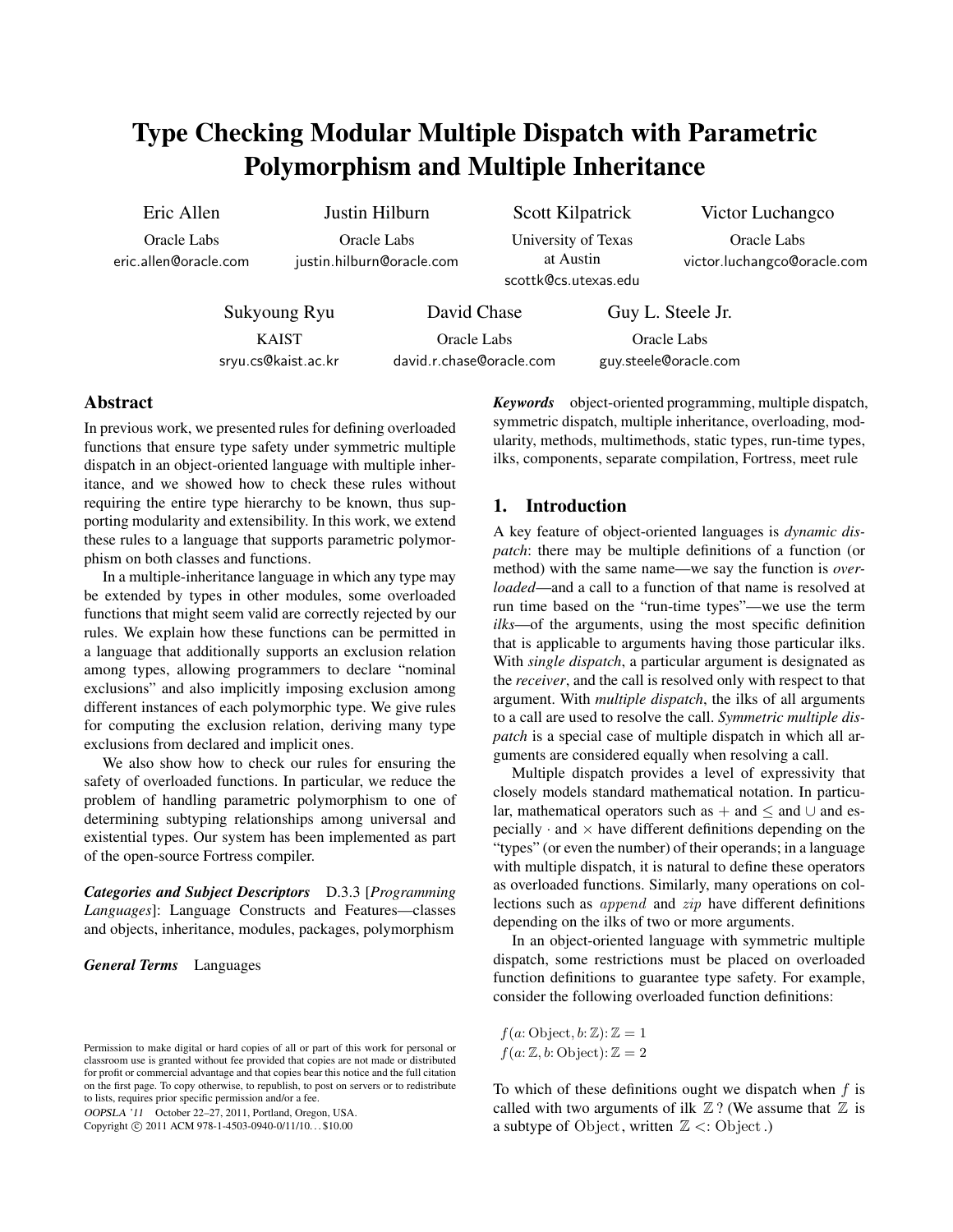Castagna *et al.* [4] address this problem in the context of a type system without parametric polymorphism or multiple inheritance by requiring every pair of overloaded function definitions to satisfy the following properties: (*i*) whenever the domain type<sup>1</sup> of one is a subtype of the domain type of the other, the return type of the first must also be a subtype of the return type of the second; and (*ii*) whenever the domain types of the two definitions have a common lower bound (i.e., a common nontrivial<sup>2</sup> subtype), there is a unique definition for the same function whose domain type is the greatest lower bound of the domain types of the two definitions. Thus, to satisfy the latter property for the example above, the programmer must provide a third definition, such as:

$$
f(a: \mathbb{Z}, b: \mathbb{Z}) \colon \mathbb{Z} = 3
$$

We call this latter property the *Meet Rule* because it is equivalent to requiring that the definitions for each overloaded function form a meet semilattice partially ordered by the subtype relation on their domain types, which we call the *more specific than* relation.<sup>3</sup> The Meet Rule guarantees that there are no ambiguous function calls at run time.

We call the first property above the *Return Type Rule* (or *Subtype Rule*). It ensures type preservation when a function call is resolved at run time (based on the ilks of the argument values) to a different (and more specific) definition than the most specific one that could be determined at compile time (based on the types of the argument expressions).

In this paper, we give new Meet and Return Type Rules that ensure safe overloaded functions in a language that supports symmetric multiple dispatch, multiple inheritance, and parametric polymorphism for both types and functions (i.e., generic types and generic functions), as does the Fortress language we are developing [1]. We prove that these rules guarantee type safety. This extends previous work [2] in which we gave analogous rules, and proved the analogous result, for a core of Fortress that does not support generics.

To handle parametric polymorphism, it is helpful to have an intuitive interpretation for generic types and functions. One way to think about a generic type such as  $ListT[[]$  (a list with elements of type  $T$ —type parameter lists in Fortress are delimited by white square brackets) is that it represents an infinite set of ground types: List $\llbracket \text{Object} \rrbracket$  (lists of objects), List $[\exists \text{String}]$  (lists of strings), List $[\![\mathbb{Z}]\!]$  (lists of integers), and so on. An actual type checker must have rules for working with uninstantiated (non-ground) generic types, but for many purposes this model of "an infinite set of ground types" is adequate for explanatory purposes. Not so, however, for generic functions.

For some time during the development of Fortress, we considered an interpretation of generic functions analogous to the one above for generic types; that is, the generic function definition:<sup>4</sup>

 $tail[[X]](x:List[[X]]):\text{List}[[X]])=e$ 

. . .

should be understood as if it denoted an infinite set of monomorphic definitions:

 $tail(x: List[Object]) : List[Object] = e$  $tail(x: List[\text{String}]): List[\text{String}] = e$  $tail(x: \text{List}[\![\mathbb{Z}]\!])$ : List $[\![\mathbb{Z}]\!] = e$ 

The intuition was that for any specific function call, the usual rule for dispatch would then choose the appropriate most specific definition for this (infinitely) overloaded function.

Although that intuition worked well enough for a single polymorphic function definition, it failed utterly when we considered multiple function definitions. For example, a programmer might want to provide definitions for specific monomorphic special cases, as in:

$$
tail[[X]](x: List[[X]]): List[[X]] = e_1
$$
  

$$
tail(x: List[[Z]]): List[[Z]] = e_3
$$

If the interpretation above is taken seriously, this would be equivalent to:

$$
tail(x: List[\text{Object}]): List[\text{Object}] = e_1
$$
  

$$
tail(x: List[\text{String}]): List[\text{String}] = e_1
$$
  

$$
tail(x: List[\mathbb{Z}]): List[\mathbb{Z}] = e_1
$$
  
...

 $tail(x: List[\![\mathbb{Z}]\!])$ : List $[\![\mathbb{Z}]\!] = e_3$ 

which is ambiguous for calls in which the argument is of type  $List[\mathbb{Z}]$ .

It gets worse if the programmer wishes to handle an infinite set of cases specially. It would seem natural to write:

 $tail[[X]](x: List[[X]]): List[[X]] = e_1$  $tail[[X \lt: : \text{Number}](x: \text{List}[[X]]) : \text{List}[[X]] = e_2$ 

to handle specially all cases where  $X$  is a subtype of Number. But the model would regard this as an overloaded function with an infinite number of ambiguities.

It does not suffice to "break ties" by choosing the instantiation of the more specific generic definition. Consider the following overloaded definitions:

$$
quux[[X]](x;X);\mathbb{Z} = 1
$$

$$
quux(x;\mathbb{Z});\mathbb{Z} = 2
$$

Intuitively, we might expect that the call  $quux(x)$  evaluates to 2 whenever the ilk of x is a subtype of  $\mathbb{Z}$ , and to 1

<sup>&</sup>lt;sup>1</sup> The "domain type" of a function definition is the type of its parameter. Hereafter we consider every function to have a single parameter; the appearance of multiple parameters denotes a single tuple parameter.

 $2A$  type is a nontrivial subtype of another type if it is not the trivial "bottom" type defined in the next section.

<sup>3</sup> Despite its name, this relation, like the subtype relation, is reflexive: two function definitions with the same domain type are each more specific than the other. In that case, we say the definitions are equally specific.

<sup>&</sup>lt;sup>4</sup> The first pair of white square brackets delimits the type parameter declarations, but the other pairs of white brackets provide the type arguments to the generic type List .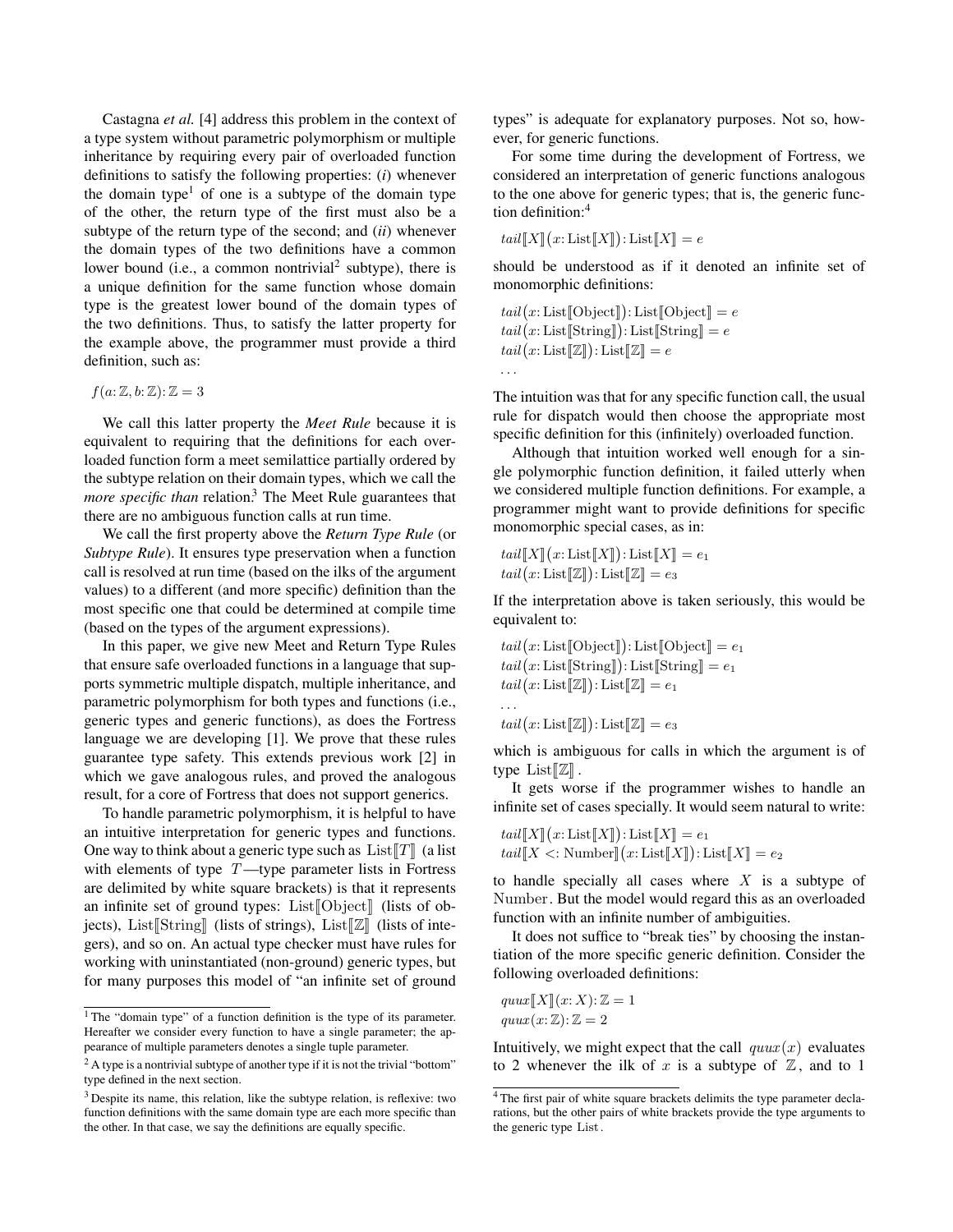otherwise. However, under the "infinite set of monomorphic definitions" interpretation, the call  $quux(x)$  when x has type  $\mathbb{N} \leq \mathbb{Z}$  would evaluate to 1 because the most specific monomorphic definition would be the the instantiation of the generic definition with  $\mathbb N$ .

It is not even always obvious which function definition is the most specific one applicable to a particular call in the presence of overloaded generic functions: the overloaded definitions might have not only distinct argument types, but also distinct type parameters (even different numbers of type parameters), so the type values of these parameters make sense only in distinct type environments. For example, consider the following overloaded function definitions:

```
foo\llbracket X \rightleftharpoons \text{Object}\llbracket (x: X, y: \text{Object}) : \mathbb{Z} = 1foo[Y \leq: \text{Number}](x: \text{Number}, y: Y): \mathbb{Z} = 2
```
The type parameter of the first definition denotes the type of the first argument, and the type parameter of the second definition denotes the type of the second argument; they bear no relation to each other. How should we compare such function definitions to determine which is the best to dispatch to? How can we ensure that there even is a best one in all cases?

Under the "infinite set of monomorphic definitions" interpretation, these definitions would be equivalent to:

```
foo(x:Object, y:Object): \mathbb{Z} = 1foo(x: \text{Number}, y: \text{Object}) : \mathbb{Z} = 1foo(x; \mathbb{Z}, y; \text{Object}): \mathbb{Z} = 1. . .
foo(x: \text{Number}, y: \text{Number}): \mathbb{Z} = 2foo(x: \text{Number}, y: \mathbb{Z}) : \mathbb{Z} = 2. . .
```
When *foo* is called on two arguments of type  $\mathbb{Z}$ , both  $foo(x; \mathbb{Z}, y; \text{Object})$  and  $foo(x; \text{Number}, y; \mathbb{Z})$  are applicable (assuming  $\mathbb{Z}$  <: Number <: Object). Neither is more specific than the other, and moreover no definition of  $foo(x: \mathbb{Z}, y: \mathbb{Z})$  has been supplied to satisfy the Meet Rule, so this overloading is ambiguous.

We propose to avoid such ambiguities by adopting an alternate model for generic functions, similar to one proposed by Bourdoncle and Merz [3], in which each function definition is regarded not as an infinite set of definitions, but rather as a single definition whose domain type is existentially quantified over its type parameters. (A monomorphic definition is then regarded as a degenerate generic definition.) In this model, overloaded function definitions are (partially) ordered by the subtype relation on existential types. Adapting dispatch and the Meet Rule to use this new partial order is straightforward. Adapting the Return Type Rule is somewhat more complicated, but checking it reduces to checking subtyping relationships between universal types. Adopting this model has made overloaded generic functions in Fortress both tractable and effective. In particular, the overloading of foo just shown is permitted and is not ambiguous, because

under this interpretation the second definition is more specific than the first.

In providing rules to ensure that any valid set of overloaded function definitions guarantees that there is always a unique function to call at run time, we strive to be maximally permissive: A set of overloaded definitions should be disallowed only if it permits ambiguity that cannot be resolved at run time. Unfortunately, this goal is in tension with another requirement, to support modularity and extensibility. In particular, we assume the program will be composed of several modules, and that types defined in one module may be extended by types defined in other modules. We want to be able to check the rules separately for each module, and not have to recheck a module when some other module extends its types.

The difficulty is due to multiple inheritance: Because the type hierarchy defined by a module may be extended by types in other modules, two types may have a common nontrivial subtype even if no type declared in this module extends them both. Thus, for any pair of overloaded function definitions with incomparable domain types (i.e., neither definition is more specific than the other), the Meet Rule requires some other definition to resolve the potential ambiguity. Because explicit intersection types cannot be expressed in Fortress, it is not always possible to provide such a function definition.

Consider, for example, the following overloaded function definitions:

```
print(s:String):()print(i: \mathbb{Z}): ()
```
Although this overloading may seem intuitively to be valid, in a multiple-inheritance type system that allows any type to be extended by some other module, one could define a type StringAndInteger that extends both String and  $\mathbb Z$ . In that case, a call to *print* with an argument of type StringAndInteger would be ambiguous. Thus, this overloading must be rejected by our overloading rules.

To address this problem, Fortress enables programmers to declare "nominal exclusion", restricting how type constructors may be extended, and uses this to derive an *exclusion relation* on types. Types related by exclusion must not have any nontrivial subtype in common. Many languages enforce and exploit exclusion implicitly. For example, single inheritance ensures that incomparable types exclude each other. If the domains of two overloaded function definitions exclude each other, then these definitions can never both be applicable to the same call, so no ambiguity can arise between them. In the example above, if String and  $\mathbb Z$  exclude each other,<sup>5</sup> then the overloaded definitions of print above are valid.

We already exploited exclusion in our prior work on Fortress without generics, but the constructs Fortress provides for explicitly declaring exclusion are insufficient for

 $<sup>5</sup>$  Indeed, String and  $\mathbb Z$  *are* declared to exclude each other in the Fortress</sup> standard library.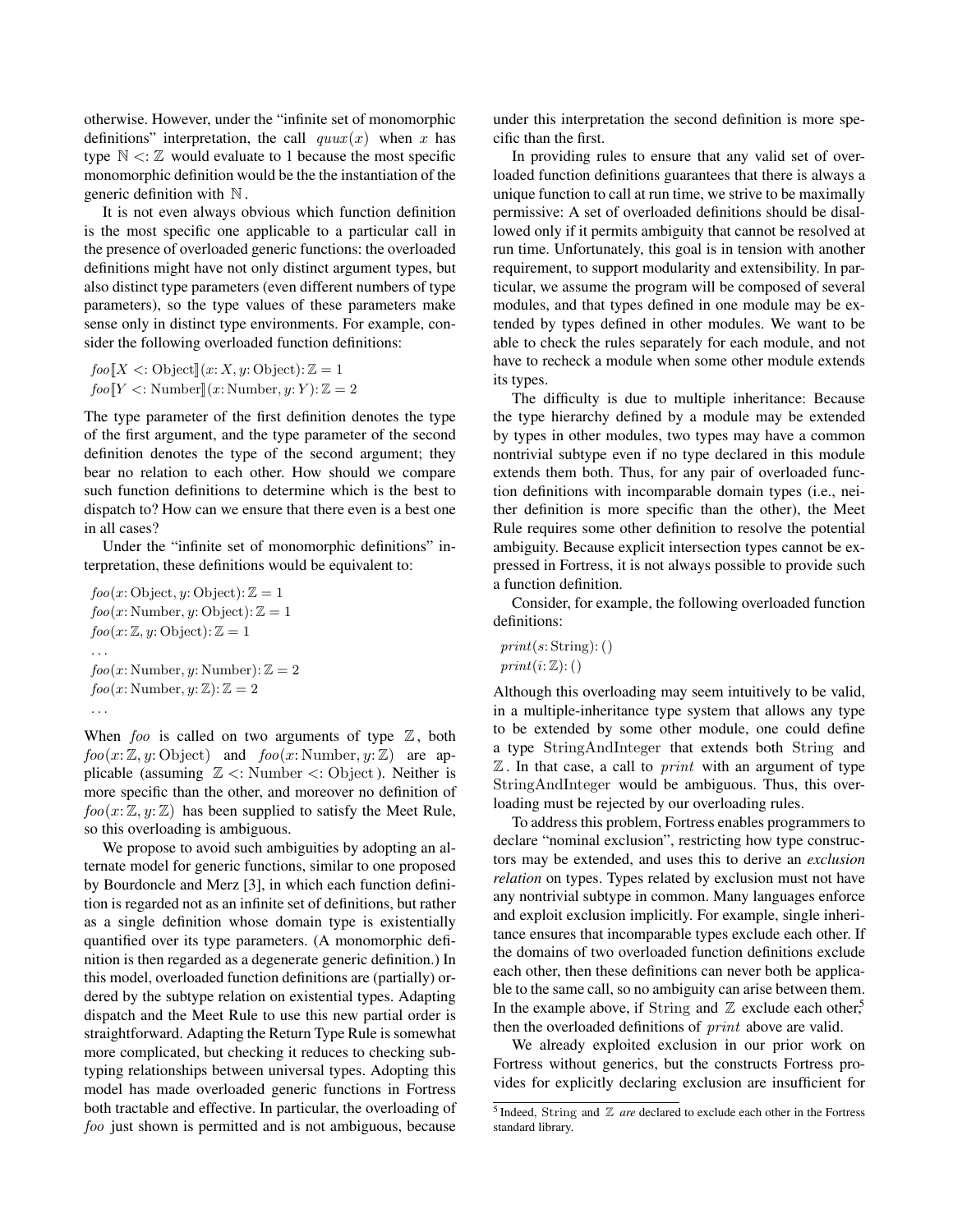allowing some intuitively appealing overloaded functions involving generic types. In particular, we could not guarantee type safety when a type extends multiple instantiations of a generic type. Implicitly forbidding such extension—a property we call *multiple instantiation exclusion*—allows these intuitively appealing overloaded functions.

#### 2. Preliminaries

In this section, we describe the standard parts of the type system we consider in this paper, and establish terminology and notation for entities in this system. To minimize the syntactic overhead, we avoid introducing a new language and instead give a straightforward formalization of the type system. Novel parts of the type system, including the rules for type checking overloaded function declarations, are described in later sections.

#### 2.1 Types

Following Kennedy and Pierce [8], we define a world of types ranged over by metavariables  $S, T, U, V$ , and  $W$ . Types are of five forms: *type variables* (ranged over by metavariables X, Y , and Z); *constructed types* (ranged over by metavariables  $K, L, M$  and  $N$ ), consisting of the special constructed type Any and type constructor applications, written  $C\overline{T}$ , where C is a type constructor and  $\overline{T}$  is a list of types; *structural types*, consisting of arrow types and tuple types; *compound types*, consisting of intersection types and union types; and the special type Bottom, which represents the uninhabited type (i.e., no value belongs to Bottom). The abstract syntax of types is defined as follows (where *A* indicates a possibly empty comma-separated sequence of syntactic elements *A*):

| $T::=X$           | type variable                |
|-------------------|------------------------------|
| Any               |                              |
| $C\overline{T}$   | type constructor application |
| $T \rightarrow T$ | arrow type                   |
| "T                | tuple type                   |
| $T \cap T$        | intersection type            |
| $T \cup T$        | union type                   |
| Bottom            |                              |
|                   |                              |

A type may have multiple syntactic forms.<sup>6</sup> In particular, a tuple type of length one is synonymous with its element type, and a tuple type with any Bottom element is synonymous with Bottom. In addition, any types that are provably equivalent as defined below are also synonymous.

As in Fortress, compound types—intersection and union types—and Bottom are *not* first-class: these forms of types cannot be written in a program; rather, they are used by the type analyzer during type checking. For example, type variables may have multiple bounds, so that any valid instantiation of such a variable must be a subtype of the intersection of its bounds.

Type checking is done in the context of a *class table* T , which is a set of type constructor declarations (at most one declaration for each type constructor) of the following form:

$$
C[\![X<:\{\overline{M}\}]\!]<:\{\overline{N}\}
$$

where the only type variables that appear in  $\overline{\overline{M}}$  and  $\overline{N}$  are those in  $\overline{X}$ . This declares the type constructor C, and each  $X_i$  is a *type parameter* of C with *bounds*  $\overline{M_i}$ . As usual for languages with nominal subtyping, we allow recursive and mutually recursive references in  $T$  (i.e., a type constructor can be mentioned in the bounds and supertypes of its own and other type constructors' declarations). We say that C *extends* a type constructor D if  $N_i = D\overline{T}$  for some  $N_i$  and  $\overline{T}$ . A class table is *well-formed* if every type that appears in it is well-formed, as defined below, and the extends relation over type constructors is acyclic.

The type constructor declaration above specifies that the constructed type  $C[\overline{U}]$  (*i*) is *well-formed* (with respect to T) if and only if  $|\overline{U}| = |\overline{X}|$  and  $U_i \ll |\overline{U}/\overline{X}| M_{ij}$  for  $1 \leq i \leq |\overline{U}|$  and  $1 \leq j \leq |\overline{M_i}|$  (where  $\lt$ : is the subtyping relation defined below, and  $[\overline{U}/\overline{X}]M_{ij}$  is  $M_{ij}$  with  $U_k$  substituted for each occurrence of  $X_k$  in  $M_{ij}$  for  $1 \leq k \leq |\overline{U}|$ ); and (*ii*) is a subtype of  $\left[\overline{U}/\overline{X}\right]N_l$  for  $1 \leq l \leq |\overline{N}|$ . The class table induces a (nominal) *subtyping relation* <: over the constructed types by taking the reflexive and transitive closure of the subtyping relation derived from the declarations in the class table. In addition, every type is a subtype of Any and a supertype of Bottom.

We say that a type T (of any form) is *well-formed* with respect to T, and write  $T \in T$ , if every constructed type occurring in  $T$  is well-formed with respect to  $\mathcal T$ . Typically, the class table is fixed and implicit, and we assume it is wellformed and often omit explicit reference to it.

Given the type constructor declaration above, we denote the set of explicitly declared supertypes of the constructed type  $C\overline{T}$  by:

$$
C[\![\overline{T}]\!].extends = \{\overline{[\overline{T}/\overline{X}]}N\}
$$

and the set of *ancestors* of  $C\|\overline{T}\|$  (defined recursively) by:

$$
ancestors(C[\![\overline{T}]\!]) = \{C[\![\overline{T}]\!] \} \cup \bigcup_{M \in C[\![\overline{T}]\!].\text{extends}} \text{ancestors}(M).
$$

To reduce clutter, nullary applications are written without brackets; for example,  $C \llbracket \cdot \rrbracket$  is written C. We also elide the braces delimiting a singleton list of either bounds of a type parameter or supertypes of a class in a type constructor declaration.

We extend the subtyping relation to structural and compound types in the usual way: Arrow types are contravariant in their domain types and covariant in their return types. One tuple type is a subtype of another if and only if they have the same number of elements, and each element of the first is a subtype of the corresponding element of the other. An intersection type is the most general type that is a subtype of

<sup>6</sup> We abuse terminology by not distinguishing type terms and types.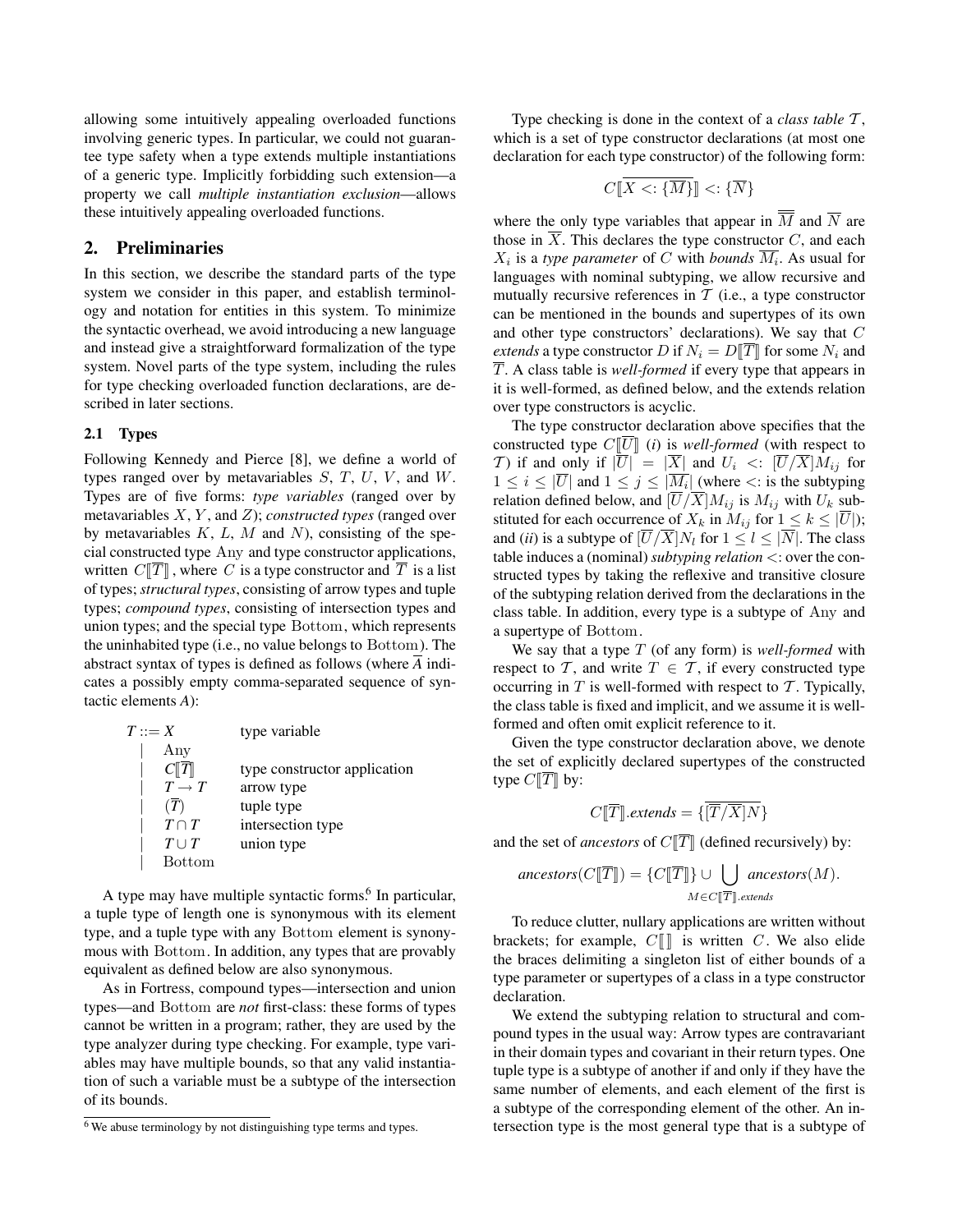each of its element types, and a union type is the most specific type that is a supertype of each of its element types.

To extend the subtyping relation to type variables, we require a *type environment*, which maps type variables to bounds:

$$
\Delta = X \langle : \{ \overline{M} \}
$$

In the context of  $\Delta$ , each type variable  $X_i$  is a subtype of each of its bounds  $M_{ij}$ . Note that the type variables  $X_i$  may appear within the bounds  $M_{ij}$ . We write  $\Delta \vdash S \lt: T$  to indicate the judgment that  $S$  is a subtype of  $T$  in the context of  $\Delta$ . When  $\Delta$  is empty, we write this judgment simply as  $S \leq T$ . And we say that the types S and T are *equivalent*, written  $S \equiv T$ , when  $S \prec T$  and  $T \prec S$ .

Henceforth, given a type environment, we consider only types whose (free) type variables are bound in the type environment. Because our type language does not involve any type variable binding—type variables are bound only by generic type constructor or function declarations—the set of free type variables of T, written  $FV(T)$ , is defined as the set of all type variables syntactically occurring within T.

#### 2.2 Extensibility

To enable modular type checking and compilation, we do not assume that the class table is complete; there might be declarations yet unknown. Specifically, we cannot infer that two constructed types have no common constructed subtype from the lack of any such type in the class table. However, we do assume that each declaration is complete, so that all the supertypes of a constructed type are known.

A class table  $T'$  is an *extension* of T (written  $T' \supseteq T$ ) if every declaration in  $T$  is also in  $T'$ . From this, it follows that for any well-formed extension  $T'$  of a well-formed class table  $T$ , any type that is well-formed with respect to  $T$  is well-formed with respect to  $T'$  and the subtyping relation on  $\mathcal{T}'$  agrees with that of  $\mathcal{T}$ . That is,  $T \in \mathcal{T}$  implies  $T \in \mathcal{T}'$ , and  $T \lt: U$  in T implies  $T \lt: U$  in T'.

#### 2.3 Values and Ilks

Types are intended to describe the values that might be produced by an expression or passed into a function. In Fortress, for example, there are three kinds of values: objects, functions, and tuples; every object belongs to at least one constructed type, every function belongs to at least one arrow type, and every tuple belongs to at least one tuple type. We say that two types T and U have *the same extent* if every value  $v$  belongs to  $T$  if and only if  $v$  belongs to  $U$ . No value belongs to Bottom.

We place a requirement on values and on the type system that describes them: Although a value may belong to more than one type, every value v belongs to a unique type  $ilk(v)$ (the *ilk* of the value) that is *representable in the type system*<sup>7</sup> and has the property that for every type  $T$ , if v belongs

to T then  $ilk(v) \leq T$ . (This notion of ilk corresponds to what is sometimes called the "class" or "run-time type" of the value. $<sup>8</sup>$ )</sup>

The implementation significance of ilks is that it is possible to select the dynamically most specific applicable function from an overload set using only the ilks of the argument values; no other information about the arguments is needed.

In a safe type system, if an expression is determined by the type system to have type  $T$ , then every value computed by the expression at run time will belong to type  $T$ ; moreover, whenever a function whose ilk is  $U \rightarrow V$  is applied to an argument value, then the argument value must belong to type  $U$ .

#### 2.4 Generic Function Declarations

A function declaration (for a class table) consists of a name, a sequence of type parameter declarations (enclosed in white square brackets), a type indicating the domain of the function, and a type indicating the codomain of the function (i.e., the return type). A type parameter declaration consists of a type parameter name and its bounds.

For example, in the following function declaration:

$$
f\llbracket X \lt:: M, Y \lt:: N \rrbracket \big(\text{List} \llbracket X \rrbracket, \text{Tree} \llbracket Y \rrbracket \big) : \text{Map} \llbracket X, Y \rrbracket
$$

the name of the function is  $f$ , the type parameter declarations are  $X \le M$  and  $Y \le N$ , the domain type is the tuple type  $(List[[X]], Tree[[Y]])$ , and the return type<br>is  $M \\circ \mathbb{F} \times V^{\mathbb{F}}$ . We obtain a function declaration as is  $\text{Map} [X, Y]$ . We abbreviate a function declaration as  $f$ [ $\Delta$ ]  $S$ : T when we do not want to emphasize the bounds. To reduce clutter, we omit the white square brackets of a declaration when the sequence of type parameter declarations is empty, and elide braces around singleton lists of bounds.

A function declaration  $d = f[X \leq \{N\}] S : T$  may be *instantiated* with type arguments  $\overline{W}$  if  $|\overline{W}| = |\overline{X}|$  and  $W_i \leq \left[\overline{W}/\overline{X}\right]N_{ij}$  for all i and j; we call  $\left[\overline{W}/\overline{X}\right]$  f  $S:T$ the *instantiation* of d with  $\overline{W}$ . When we do not care about  $\overline{W}$ , we just say that  $f U$ : V is an *instance* of d (and it is understood that  $U = [\overline{W}/\overline{X}]S$  and  $V = [\overline{W}/\overline{X}]T$  for some  $\overline{W}$ ). We use the metavariable D to range over finite collections of sets of function declarations and  $\mathcal{D}_f$  for the subset of  $D$  that contains all declarations of name  $f$ .

An instance f U :V of a declaration d is *applicable* to a type  $T$  if and only if  $T \le U$ . A function declaration is *applicable* to a type if and only if at least one of its instances is. For any type T, the set  $\mathcal{D}_f(T)$  contains precisely those declarations in  $\mathcal{D}_f$  that are applicable to  $T$ .

<sup>7</sup> The type system presented here satisfies this requirement simply by providing intersection types.

<sup>8</sup> We prefer the term "ilk" to "run-time type" because the notion—and usefulness—of the most specific type to which a value belongs is not confined to run time. We prefer it to the term "class," which is used in *The Java Language Specification* [7], because not every language uses the term "class" or requires that every value belong to a class. For those who like acronyms, we offer the mnemonic retronyms "implementation-level kind" and "intrinsically least kind."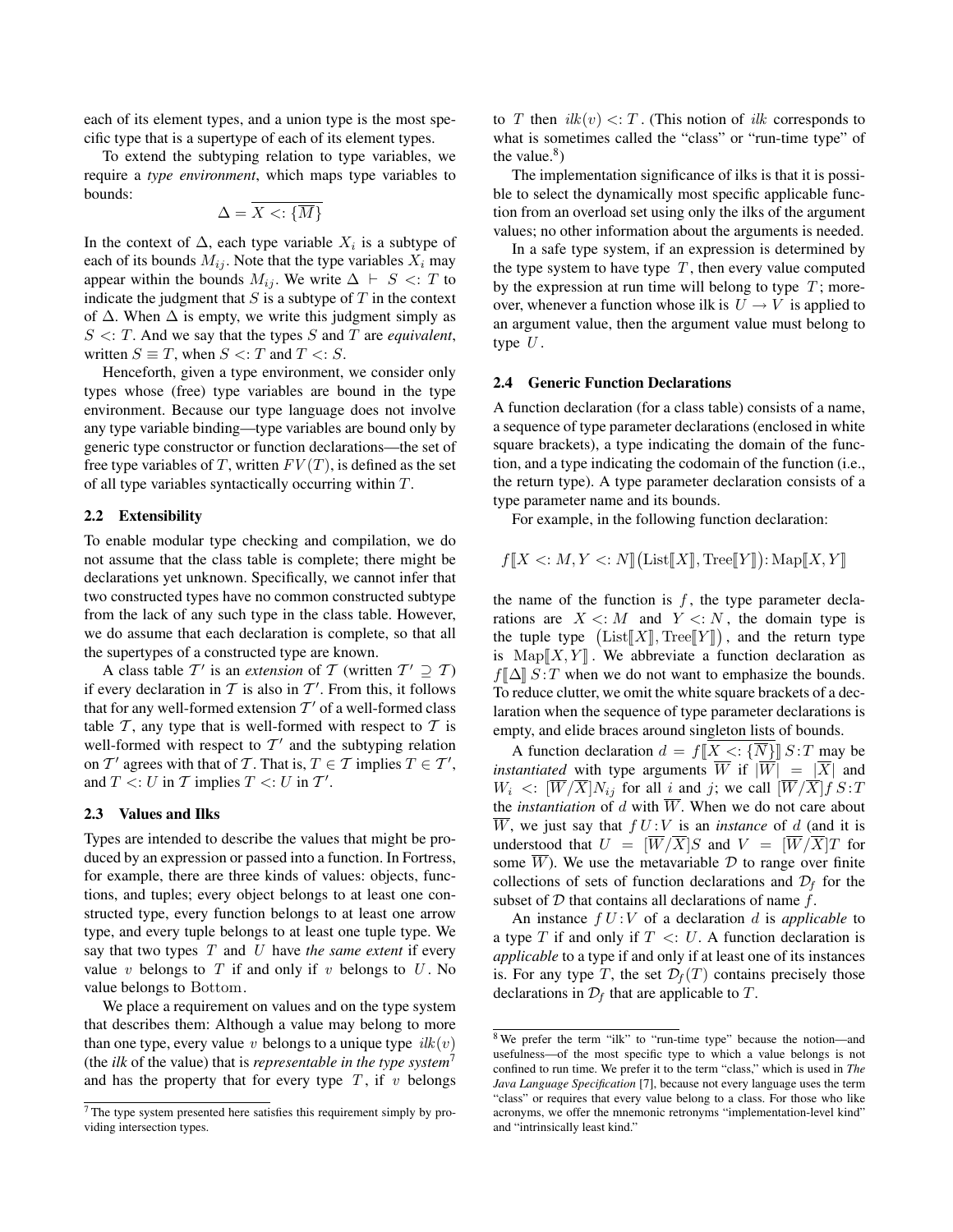#### 3. Overloading Rules and Resolution

In this section, we define the "meaning" of overloaded generic functions; that is, we define how a call to such a function is dispatched, and we give rules for overloaded declarations that ensure that our dispatch procedure is welldefined, as Castagna *et al.* do for overloaded monomorphic functions [4]. The basic idea is simple: For any set of overloaded function declarations, we define a partial order on the declarations—we call this order the *specificity relation*—and dispatch any call to the most specific declaration applicable to the call, based on the ilks of the arguments. The rules for valid overloading ensure that the most specific declaration is well-defined (i.e., unique) for any call (assuming that some declaration is applicable to the arguments), and that the return type of a declaration is a subtype of the return type of any less specific declaration. The latter property is necessary for type preservation for dynamic dispatch: a more specific declaration may be applicable to the ilks of the arguments than the most specific declaration applicable to the static types of the argument expressions, so we must ensure that the return type of this more specific declaration is a subtype of the return type used to type check the program (i.e., at compile time).

Specifically, we define three rules:<sup>9</sup> the *No Duplicates Rule* ensures that no two declarations are equally specific; the *Meet Rule* ensures that the set of overloaded declarations form a meet semilattice under the specificity relation; and the *Return Type Rule* ensures type preservation for dynamic dispatch. We prove that any set of overloaded function declarations satisfying these three properties is safe, even if the class table is extended (Theorem 1).

#### 3.1 Specificity of Generic Function Declarations

For monomorphic function declarations, the specificity relation is just subtyping on their domain types. However, the domain type of a generic function declaration may include type parameters of the declaration, and type parameters of distinct declarations bear no particular relation to each other. Furthermore, the subtyping relation between their domain types of may depend on the instantiation of their type parameters, as illustrated by *foo* and *quux* in the introduction.

Instead of using subtyping, we adopt the following intuitive notion of specificity: One declaration is more specific than another if the second is applicable to every argument that the first is applicable to. That is, for any  $d_1, d_2 \in \mathcal{D}_f$ ,  $d_1$  is *more specific* than  $d_2$  (written  $d_1 \preceq d_2$ ) if  $d_1 \in \mathcal{D}_f(T)$ implies  $d_2 \in \mathcal{D}_f(T)$  for every well-formed type T. Neatly, this turns out to be equivalent subtyping over domain types where the domain type of a generic function declaration is interpreted as an existential type [3]; we use that formulation to mechanically check the overloading rules (see Section 6).

This definition of specificity introduces a type inference problem for dynamic dispatch: If  $d_2$  is the most specific declaration applicable to the static types of the argument expressions, and  $d_1 \preceq d_2$  is the most specific declaration applicable to the ilks of the arguments, then the type parameter instantiations derived by static type inference are relevant to  $d_2$ , but not to  $d_1$ . Because the call is dispatched to  $d_1$ , we require type parameters for  $d_1$  to be inferred *dynamically*. Showing how to do so is beyond the scope of this paper.

#### 3.2 Overloading Rules

Given a class table  $T$ , a set  $D$  of generic function declarations for T, and a function name f, the set  $\mathcal{D}_f$  is *valid* (or is a *valid overloading*) if it satisfies the following three rules:

- No Duplicates Rule For every  $d_1, d_2 \in \mathcal{D}_f$ , if  $d_1 \preceq d_2$  and  $d_2 \preceq d_1$  then  $d_1 = d_2$ .
- **Meet Rule** For every  $d_1, d_2 \in \mathcal{D}_f$ , there exists a declaration  $d_0 \in \mathcal{D}_f$  (possibly  $d_1$  or  $d_2$ ) such that,  $d_0 \preceq d_1$  and  $d_0 \preceq d_2$  and  $d_0$  is applicable to any type  $T \in \mathcal{T}$  to which both  $d_1$  and  $d_2$  are applicable.
- **Return Type Rule** For every  $d_1, d_2 \in \mathcal{D}_f$  with  $d_1 \preceq d_2$ , and every type  $T \neq$  Bottom such that  $d_1 \in \mathcal{D}_f(T)$ , if an instance  $f S_2$ :  $T_2$  of  $d_2$  is applicable to  $T$ , then there is an instance  $f S_1 : T_1$  of  $d_1$  that is applicable to T with  $T_1 < T_2$ .

The No Duplicates Rule forbids distinct declarations from being equally specific (i.e., each more specific than the other).

The Meet Rule requires every pair of declarations to have a *disambiguating declaration*, which is more specific than both and applicable whenever both are applicable. (If one of the pair is more specific than the other, then it is the disambiguating declaration.)

The Return Type Rules guarantees that whenever the type checker might have used an instance of a declaration  $d_2$  to check a program, and then a more specific declaration  $d_1$  is selected by dynamic dispatch, then there is some instance of  $d_1$  that is applicable to the argument and whose return type is a subtype of the return type of the instance of  $d_2$  the type checker used, which is necessary for type preservation, as discussed above.

Since Bottom is well-formed, and tuple types with different numbers of arguments have no common subtype other than Bottom, the Meet Rule requires that an overloaded function with declarations that take different numbers of arguments have a declaration applicable only to Bottom. Such a declaration would never be applied (because no value belongs to Bottom), and it cannot be written in Fortress (because Bottom is not first-class). To avoid this technicality, we implicitly augment every set  $\mathcal{D}_f$  with a declaration f Bottom:Bottom. This declaration is strictly more specific than any declaration that a programmer can write, and its re-

<sup>&</sup>lt;sup>9</sup> The meet rule of Castagna *et al.* requires the existence and uniqueness of the meet. We split these into two rules.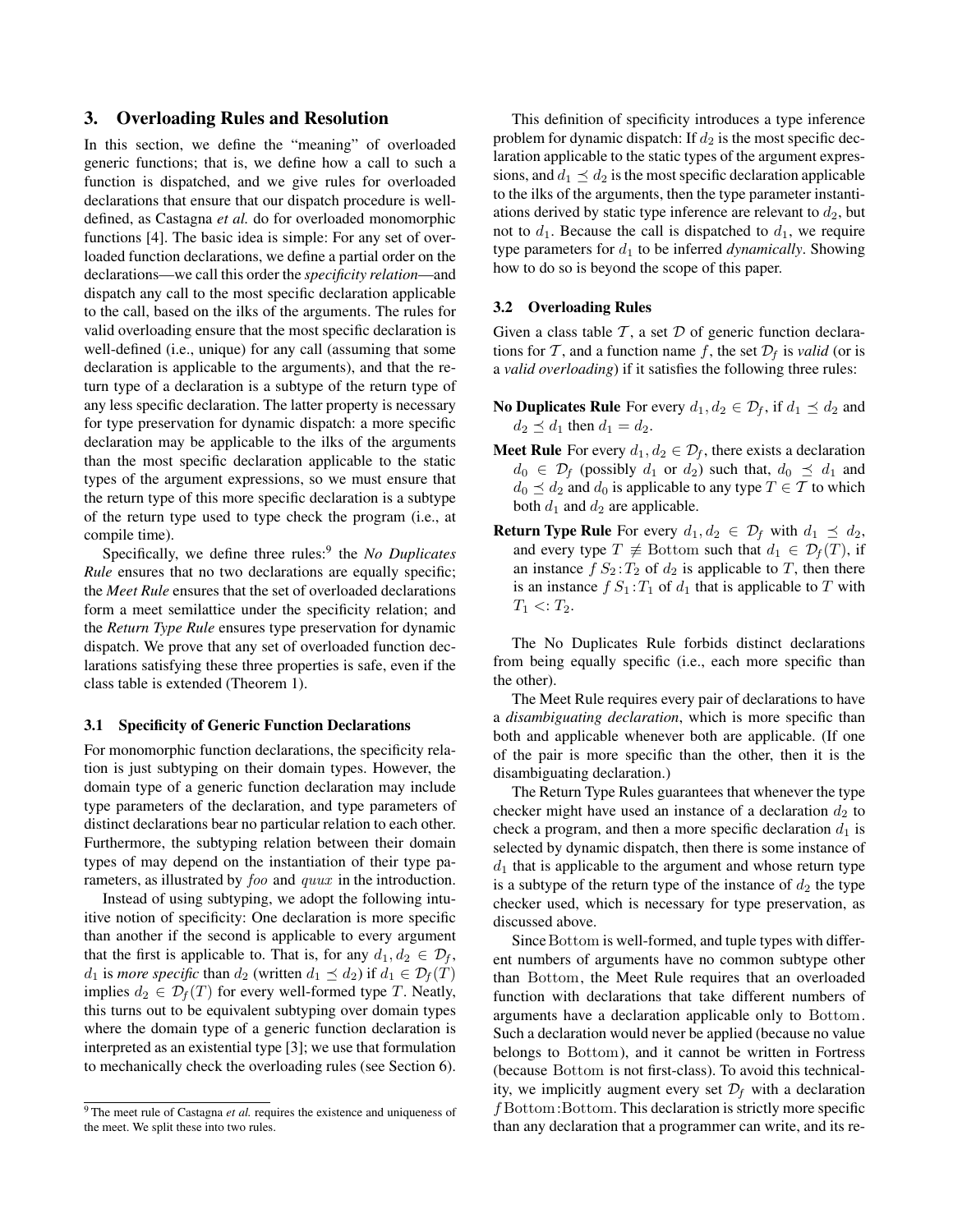turn type is a subtype of every type, so it trivially satisfies all three rules when checked with any other declaration in  $\mathcal{D}_f$ .

This technicality raises the following question: Must the Meet Rule hold for every  $T \in \mathcal{T}$ ? Could we not, for example, have excluded Bottom from consideration, as in the Return Type Rule, and avoided the technicality? If so, for which types is it necessary that the Meet Rule hold? The answer is, we must check the Meet Rule for a type  $T \in \mathcal{T}$ to which both  $d_1$  and  $d_2$  are applicable if there could be a value of type T such that for any type  $T' \in \mathcal{T}$  to which the value belongs,  $T \leq T'$ . In other words, we must check it for all "leaf" types. Thus, if we did not require extensibility, we can check the Meet Rule only for those types that are ilks of values. However, because we require extensibility, and we support multiple inheritance, we use intersection types instead.

#### 3.3 Properties of Overloaded Functions

With the rules for valid overloading laid out, we now describe some useful properties of valid overloaded sets and of the rules themselves.

**Lemma 1** If  $d_1$  and  $d_2$  are declarations in  $\mathcal{D}_f$  such that  $d_1 \preceq d_2$  and  $d_2 \npreceq d_1$ , then the pair  $(d_1, d_2)$  satisfies the No Duplicates Rule and the Meet Rule.

Proof: The No Duplicates Rule is vacuously satisfied, and the Meet Rule is satisfied with  $d_0 = d_1$  since  $d_1 \preceq d_2$ implies that  $d_1$  is applicable to a type  $T$  if and only if both  $d_1$  and  $d_2$  are applicable to T.

**Lemma 2** For every type  $T \in \mathcal{T}$ , if  $\mathcal{D}_f$  is a valid set with respect to T then so is  $\mathcal{D}_f(T)$ .

Proof: The No Duplicates Rule and Return Type Rule are straightforward applications of the respective rules on  $\mathcal{D}_f$ .

Let  $d_1, d_2$  be declarations in  $\mathcal{D}_f(T)$  and let  $d_0 \in \mathcal{D}_f$  be its disambiguating declaration guaranteed by the Meet Rule on  $\mathcal{D}_f$ . Then  $d_0$  is applicable to exactly those types U to which  $d_1$  and  $d_2$  are both applicable. Since  $d_1$  and  $d_2$  are by definition both applicable to  $T$ ,  $d_0$  must also be applicable to T, and hence  $d_0 \in \mathcal{D}_f(T)$ . Therefore the Meet Rule on  $\mathcal{D}_f(T)$  is satisfied.

To further characterize valid sets of overloaded definitions and the more specific relation  $\preceq$ , we interpret them as meet semilattices. A partially ordered set  $(A, \sqsubseteq)$  forms a *meet semilattice* if, for every pair of elements  $a, b \in A$ , their greatest lower bound, or *meet*, is also in A.

Lemma 3 A valid set of overloaded function declarations forms a meet semilattice with the more specific relation.

**Proof:** Suppose  $\mathcal{D}_f$  is a valid set of overloaded function declarations with respect to class table T. First,  $(\mathcal{D}_f, \preceq)$ forms a partially ordered set: clearly  $\preceq$  is reflexive and

transitive, and antisymmetry is a direct corollary of the No Duplicates Rule.

Second, we must show that (i) for every  $d_1, d_2 \in \mathcal{D}_f$  there exists a  $d_0 \,\in \,\mathcal{D}_f$  such that  $d_0 \preceq d_1$  and  $d_0 \preceq d_2$  and (ii) if there exists a  $d'_0 \in \mathcal{D}_f$  such that  $d'_0 \preceq d_1$  and  $d'_0 \preceq d_2$  then  $d'_0 \preceq d_0.$ 

Let  $d_1$  and  $d_2$  be declarations in  $\mathcal{D}_f$ . By the Meet Rule, there exists a declaration  $d_0 \in \mathcal{D}_f$  that is applicable to a type  $T \in \mathcal{T}$  if and only if both  $d_1$  and  $d_2$  are too. Since for every T to which  $d_0$  is applicable we have that  $d_1$  and  $d_2$  are also applicable to it, we know that  $d_0 \preceq d_1$  and  $d_0 \preceq d_2$ .

Now let  $d'_0 \in \mathcal{D}_f$  be more specific than both  $d_1$  and  $d_2$ . Then for every type  $T \in \mathcal{T}$  such that  $d'_0$  is applicable to  $T$ ,  $d_1$  and  $d_2$  are also applicable to T; thus  $d_0$  is applicable to T and  $d_0'$  $\zeta_0 \preceq d_0.$ 

The No Duplicates Rule and the Meet Rule each corresponds to a defining property of meet semilattices (antisymmetry and the existence of meets, respectively), while the Return Type Rule guarantees that this interpretation is consistent with the semantics of multiple dynamic dispatch.

Lemma 4 A valid set of overloaded function declarations  $\mathcal{D}_f(T)$  has a unique most specific declaration.

**Proof sketch:** The set  $\mathcal{D}_f(T)$  forms a meet semilattice by the previous lemma and moreover it is clearly finite. By straightforward induction a finite meet semilattice has a least element, so there exists a unique declaration in  $\mathcal{D}_f(T)$  that is more specific than all others.  $\Box$ 

#### 3.4 Overloading Resolution Safety

We now prove the main theorem of this paper, that a valid set of overloaded generic function declarations is safe even if the class table is extended. Before proving the theorem we establish two lemmas. First, we show that if a set of declarations is valid for a given class table, then it is valid for any (well-formed) extension of that class table. Second, we show that if a set of overloaded declarations is valid, then there is always a single best choice of declaration to which to dispatch any (legal) call to that function (i.e., the unique most specific declaration applicable to the arguments).

**Lemma 5 (Extensibility)** If  $\mathcal{D}_f$  is valid with respect to the class table T, then  $\mathcal{D}_f$  is valid with respect to any extension  $T'$  of T.

Proof sketch: In Section 6 we will show that checking the validity of  $\mathcal{D}_f$  can be reduced to examining subtype relationships between existential and universal types, which are constructed solely from types appearing in  $\mathcal{D}_f$  and hence  $\mathcal{T}$ . Extension of the class table preserves subtype relationships between types in  $T$  and hence preserves validity of  $\mathcal{D}_f$ .

**Lemma 6 (Unambiguity)** If  $\mathcal{D}_f$  is valid with respect to the class table T, then for every type  $T \in \mathcal{T}$  such that  $\mathcal{D}_f(T)$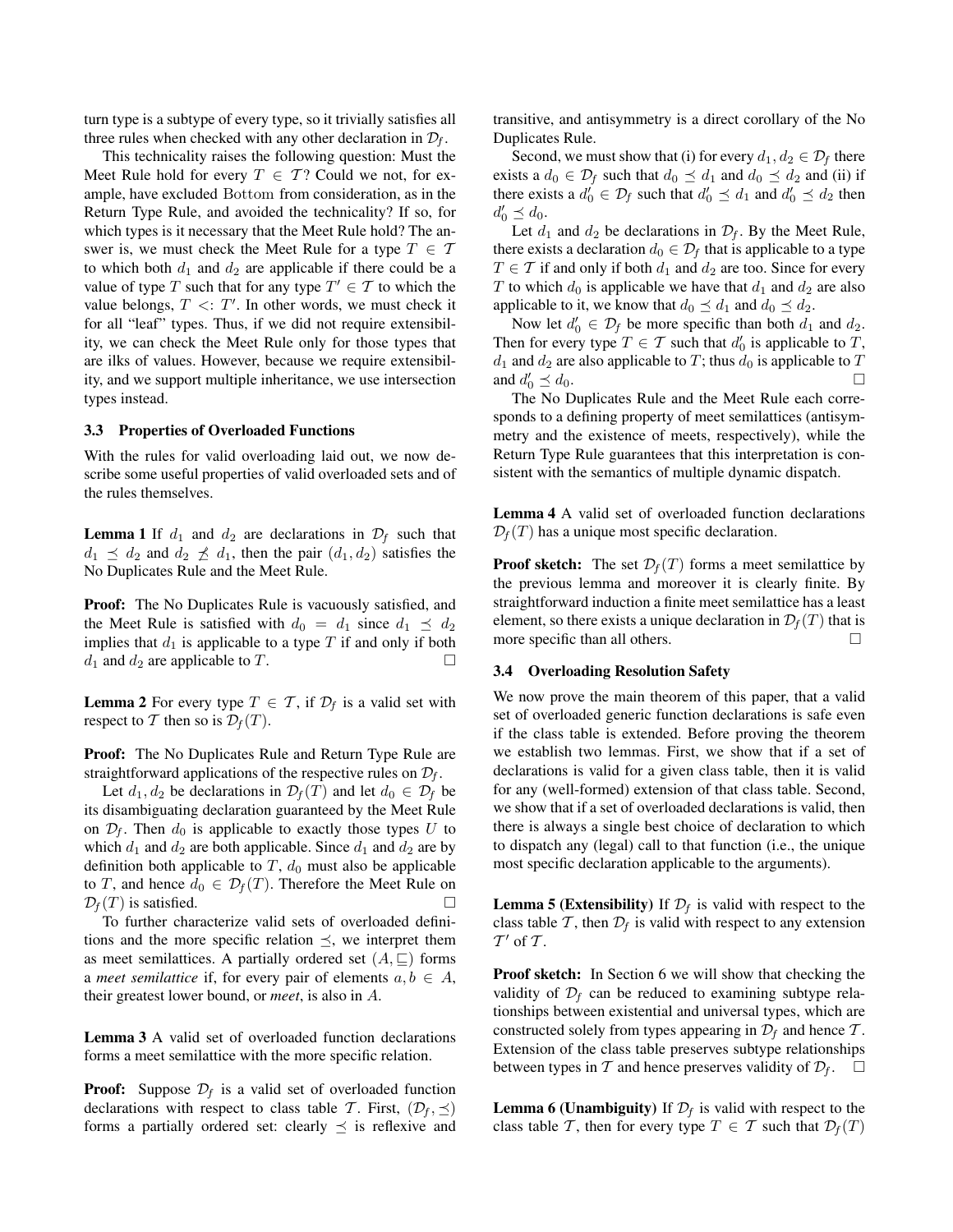is nonempty, there is a unique most specific declaration in  $\mathcal{D}_f(T)$ .

**Proof:** Let  $T \in \mathcal{T}$  be a type such that  $\mathcal{D}_f(T)$  is nonempty. This set is valid by Lemma 2 and thus contains a unique most specific declaration by Lemma 4.

**Theorem 1 (Overloading Safety)** Suppose  $\mathcal{D}_f$  is valid with respect to the class table T. Then for any type  $S \in \mathcal{T}' \supset \mathcal{T}$ , if  $\mathcal{D}_f(S)$  is nonempty then there exists a unique most specific declaration  $d_S \in \mathcal{D}_f(S)$ . Furthermore for any declaration  $d \in \mathcal{D}_f(S)$  and instance  $f T : U$  of d, there exists an instance  $f V : W$  of  $d_S$  that is applicable to S such that  $W \lt: U$ .

Proof: The Extensibility Lemma lets us consider only the case when  $T' = T$ . Now the Unambiguity Lemma entails that such a  $d<sub>S</sub>$  exists, and the Return Type Rule entails the  $r$ est.

#### 4. Exclusion

Although the rules in Section 3 allow programmers to write valid sets of overloaded generic function declarations, they sometimes reject overloaded definitions that might seem to be valid. For example, given the type system as we have described it thus far, the overloaded tail function from the introduction would be rejected by the overloading rules.

These are not false negatives: multiple inheritance can introduce ambiguities by extending two incomparable types, as discussed in the introduction. Because we allow class tables to be extended by unknown modules, we cannot generally infer that two types have no common nontrivial subtype from the lack of any such declared type. Therefore, the Meet Rule requires the programmer to provide a disambiguating definition for any pair of overloaded definitions whose domain types are incomparable.

This problem is not new with parametric polymorphism, as the print example in the introduction shows. To address the problem, Fortress defines an *exclusion relation*  $\diamondsuit$ over types such that two types that exclude each other have no common nontrivial subtypes; that is, if  $T \diamondsuit U$  then  $T \cap U$  is synonymous with Bottom. Thus, overloaded definitions whose domain types exclude each other trivially satisfy the Meet Rule: there are no types (other than Bottom) to which both definitions are applicable. Exclusion allows us to describe explicitly what is typically implicit in singleinheritance class hierarchies.

In our previous work on Fortress without generics [2], we provided a special rule—the *Exclusion Rule*—to exploit this information. However, the Exclusion Rule can also be viewed, as we do in this paper, as a special case of the Meet Rule, where there are no nontrivial types to which both definitions are applicable.

Fortress provides three mechanisms to explicitly declare exclusion [1]: an object declaration, a comprises clause and an excludes clause. We describe these precisely in Section 4.1, but for now, we simply note that they do not help with the overloaded *tail* function. Specifically, even with these exclusion mechanisms, we cannot define List so that the definitions for tail satisfy the Return Type Rule.

To see this, consider the following overloaded definitions (from Section 1):

 $tail[T](x: List[T]): List[T]]$ <br> $\vdots$   $\vdots$   $\vdots$   $\vdots$   $\vdots$   $\vdots$   $\vdots$   $\vdots$   $\vdots$   $\vdots$   $\vdots$   $\vdots$   $\vdots$   $\vdots$   $\vdots$   $\vdots$   $\vdots$   $\vdots$   $\vdots$   $\vdots$   $\vdots$   $\vdots$   $\vdots$   $\vdots$   $\vdots$   $\vdots$   $\vdots$   $\vdots$   $\vdots$   $\vdots$   $\vdots$   $\vdots$   $\vdots$   $\vdots$   $\vd$  $tail(x: \text{List}[\![\mathbb{Z}]\!])$ : List $[\![\mathbb{Z}]\!]$ 

and the following type constructor declaration:

 $\text{BadList} <: \left\{ \text{ List}[\![\mathbb{Z}]\!], \text{List}[\![\text{String}]\!] \right\}$ 

Both definitions of tail are applicable to the type BadList, and the monomorphic one is more specific. Two instances of the generic definition are applicable to this type:

 $tail(\text{List}[\mathbb{Z}]): \text{List}[\mathbb{Z}]]$  $tail(\operatorname{List} [\operatorname{String}] )$ : List $[\operatorname{String}]$ 

The Return Type Rule requires that the return type of each of these instances be a supertype of the return type of the monomorphic definition (the monomorphic definition is its only one instance); that is, it requires  $List[\![\mathbb{Z}]\!] \leq E[$ and  $List[\mathbb{Z}] \leq E$  ist $[String]$ . The latter is clearly false.

A similar issue arises when trying to satisfy the Meet Rule by providing a disambiguating definition for incomparable definitions, as in the following example (where  $\mathbb{Z} \leq \mathbb{R}$ ):

 $minimm[K <: \mathbb{R}, Y <: \mathbb{Z}](p: \text{Pair}[X, Y]) : \mathbb{R}$  $minimm\llbracket X \leq: \mathbb{Z}, Y \leq: \mathbb{R} \rrbracket (p: \text{Pair}[\llbracket X, Y \rrbracket) : \mathbb{R}$  $minimum[[X <: Z, Y <: Z]] (p:Pair[[X, Y]]): Z$ 

The first definition is applicable to exactly those arguments of type  $Pair[X, Y]$  for some  $X \leq \mathbb{R}$  and  $Y \leq \mathbb{Z}$ ; the second is applicable to exactly those arguments of type  $Pair[[X, Y]]$  for some  $X \leq Z$  and  $Y \leq R$ . So we might think that both definitions are applicable to exactly those arguments of type  $Pair[[X, Y]]$  for some  $X \leq Z$  and  $Y \leq \mathbb{Z}$ , which is exactly when the third definition is applicable. However, this is not true! We could, for example, have the following type constructor declaration:

 $\text{BadPair} < \{ \text{Pair}[\mathbb{R}, \mathbb{Z}], \text{Pair}[\mathbb{Z}, \mathbb{R}]\}$ 

The first two definitions of minimum are both applicable to BadPair but the third is not.

We might say that the problem with the above examples is not with the definitions of tail and minimum, but with the definitions of BadList and BadPair; we must reject the idea that a value may belong to  $List[\mathbb{Z}]$  or  $List[\text{String}]$  or to  $Pair[\mathbb{Z}, \mathbb{R}]$  or  $Pair[\mathbb{R}, \mathbb{Z}]$  —but not to both. Indeed, Fortress imposes a rule that forbids *multiple instantiation inheritance* [8], in which a type (other than Bottom) is a subtype of distinct applications of a type constructor.<sup>10</sup> We

 $10$  This definition suffices for the type system described in this paper, in which all type parameters are invariant. It is straightforward, but beyond the scope of this paper, to extend this definition to systems that support covariant and contravariant type parameters.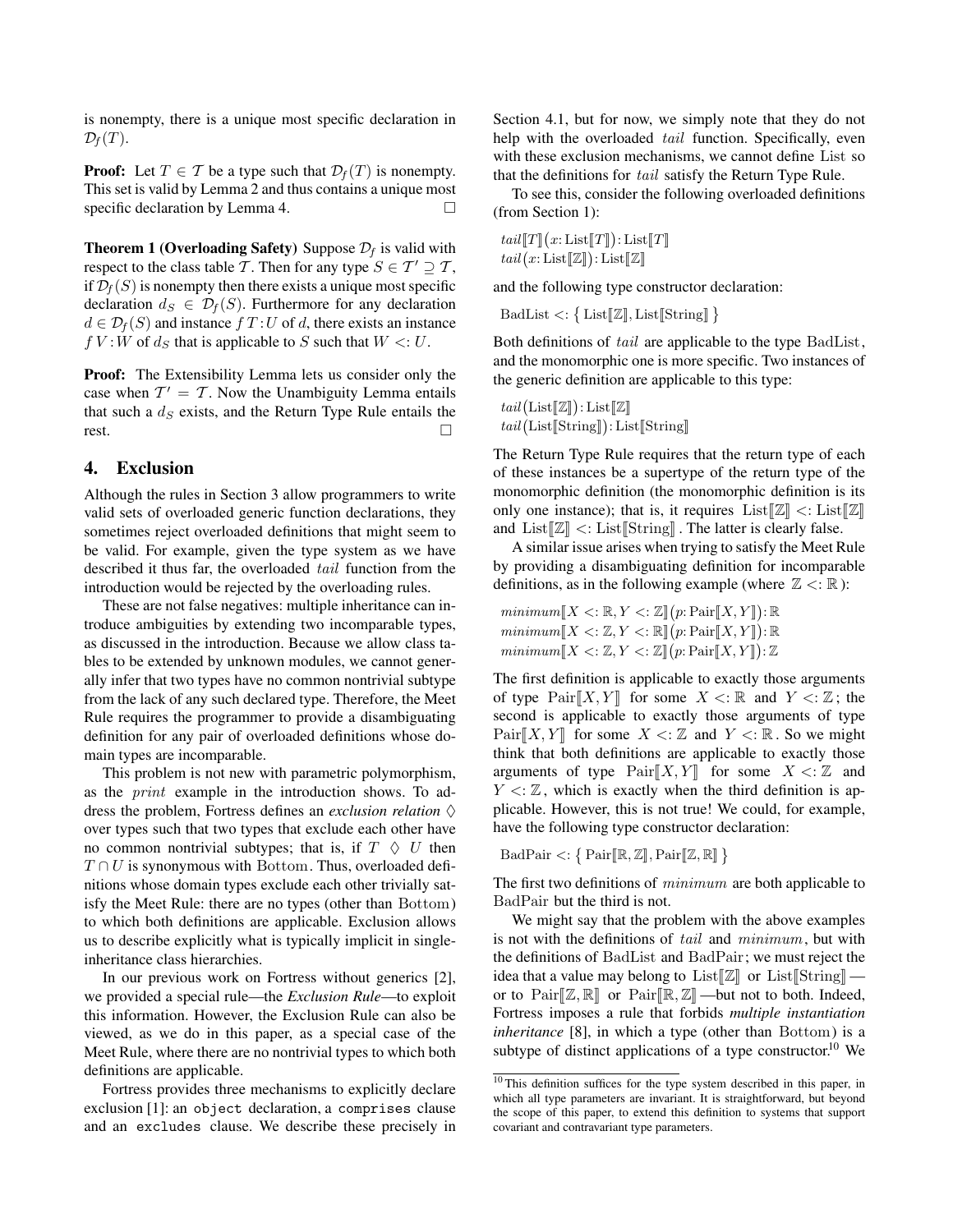call this rule *multiple instantiation exclusion* and adopt it here.

Multiple instantiation exclusion is easy to enforce statically, and experience suggests that it is not onerous in practice: it is already required in Java, for example [7]. Also, Kennedy and Pierce have shown that in systems that enforce multiple instantiation exclusion (along with some technical restrictions), nominal subtyping is decidable  $[8]$ <sup>11</sup>

#### 4.1 Well-Formed Class Tables with Exclusion

To incorporate exclusion into our type system, we first augment type constructor declarations with two (optional) clauses—the excludes and comprises clauses—and add a new kind of type constructor declaration—the object declaration. We then change the definition of well-formed class tables to reflect the new features, and to enforce multiple instantiation exclusion.

The syntax for a type constructor declaration with the optional excludes and comprises clauses, each of which specifies a list of types, is:

$$
C[\![\overline{X<:\{\overline{M}\}}]\!]\mathbin{<:}\{\overline{N}\}\ [\textrm{excludes}\ \{\overline{L}\}\]\ [\textrm{comprises}\ \{\overline{K}\}\big]
$$

This declaration asserts that for well-formed type  $C\Vert \overline{T} \Vert$ , the only common subtype of  $C[\overline{T}]$  and  $[\overline{T}/\overline{X}]L_i$  for any  $L_i$ in  $\overline{L}$  is Bottom, and any strict subtype of  $C\|\overline{T}\|$  must also be a subtype of  $[T/X]K_i$  for some  $K_i$  in  $K$ .

Omitting the excludes clause is equivalent to having excludes  $\{\}$ ; omitting the comprises clause is equivalent to having comprises  $\{ \,\mathrm{Any}\,\}$ .<sup>12</sup>

We define the sets of instantiations of types in excludes and comprises clauses analogously to  $C[T]$ .*extends*. That is, for an application  $C\|\overline{T}\|$  of the declaration above, we have:

$$
C[\overline{T}].excludes = {\overline{\overline{T}}/\overline{X}]\overline{L}}
$$

$$
C[\overline{T}].comprises = {\overline{\overline{\overline{T}}/\overline{X}}]K}
$$

A class table may also include object declarations, which have the following syntax:

$$
\text{object } D[\![\overline{X} <: \{\overline{M}\}] \!]<: \!\{\overline{N}\}
$$

This declaration is convenient for defining "leaf types": it asserts that  $D[T]$  has no subtypes other than itself and Bottom. Although the declaration has no excludes or comprises clause, this condition implies that  $D[T]$  excludes any type other than its supertypes (and therefore it is as if it had a clause comprises  $\{\}\).$ 

Multiple instantiation exclusion further restricts generic types: Distinct instantiations of a generic type (i.e., distinct applications of a type constructor) have no common subtype other than Bottom.

To define well-formedness for class tables with exclusion (including multiple instantiation exclusion), we define an *exclusion relation*  $\Diamond$  over well-formed types:  $S \Diamond T$  asserts that  $S$  and  $T$  have no common subtypes other than Bottom. For constructed types  $C\Vert \overline{T} \Vert$  and  $D\Vert \overline{U} \Vert$ ,  $C\Vert \overline{T} \Vert \Diamond D\Vert \overline{U} \Vert$  if

- $D\|\overline{U}\| \in C\|\overline{T}\|$ *.excludes*;
- for all  $L \in C[\overline{T}]$ *.comprises*,  $D[\overline{U}]$  is not a subtype of L;
- $C\Vert \overline{T} \Vert$  is declared by an object declaration and  $C\Vert \overline{T} \Vert$  is not a subtype of  $D\overline{U}$ ;
- $D\|\overline{U}\| \Diamond C\|\overline{T}\|$  by any of the conditions above;
- $C = D$  and  $\overline{T} \not\equiv \overline{U}$ ; or
- $M \Diamond N$  for some  $M := C[\overline{T}]$  and  $N := D[\overline{U}]$ .

We augment our notion of a well-formed class table to require that the subtyping and exclusion relations it induces "respect" each other. That is, for all well-formed constructed types M and N, if  $M \Diamond N$  then no well-formed constructed type is a subtype of both  $M$  and  $N$ . A well-formed extension to a class table  $T$  must preserve this property.

Except for the imposition of multiple instantation exclusion, these changes generalize the standard type system described in Section 2: A class table that does not use any of the new features is well-formed in this augmented system exactly when it is well-formed in the standard system. On the other hand, multiple instantiation exclusion restricts the set of well-formed class tables: a table that is well-formed when multiple instantiation inheritance is permitted might not be well-formed under multiple instantiation exclusion.

We extend the exclusion relation to structural and compound types as follows: Every arrow type excludes every non-arrow type other than Any. Every non-singleton tuple type excludes every non-tuple type other than Any. (A singleton tuple type is synonymous with its element type, and so excludes exactly those types excluded by its element type.) Non-singleton tuple type  $(\overline{V})$  excludes non-singleton tuple type  $(\overline{W})$  if either  $|\overline{V}| \neq |\overline{W}|$  or  $V_i$  excludes  $W_i$  for some i. An intersection type excludes any type excluded by *any* of its constituent types; a union type excludes any type excluded by *all* of its constituent types. Bottom excludes every type (including itself—it is the only type that excludes itself), and Any does not exclude any type other than Bottom. (We define the exclusion relation formally in Section 7.)

#### 5. Examples

We now consider several sets of overloaded generic function declarations, and argue informally why they are (or are not, in one case) permitted by the rules in Section 3, paying particular attention to where multiple instantiation exclusion

<sup>&</sup>lt;sup>11</sup> They also show that forbidding contravariant type parameters results in decidable nominal subtyping, so subtyping in our type system is decidable in any case.

<sup>&</sup>lt;sup>12</sup> To catch likely programming errors, Fortress requires that every  $K_i$  in a comprises clause for  $C\|\overline{T}\|$  be a subtype of  $C\|\overline{T}\|$ , but allowing Any to appear in a comprises clause simplifies our presentation here.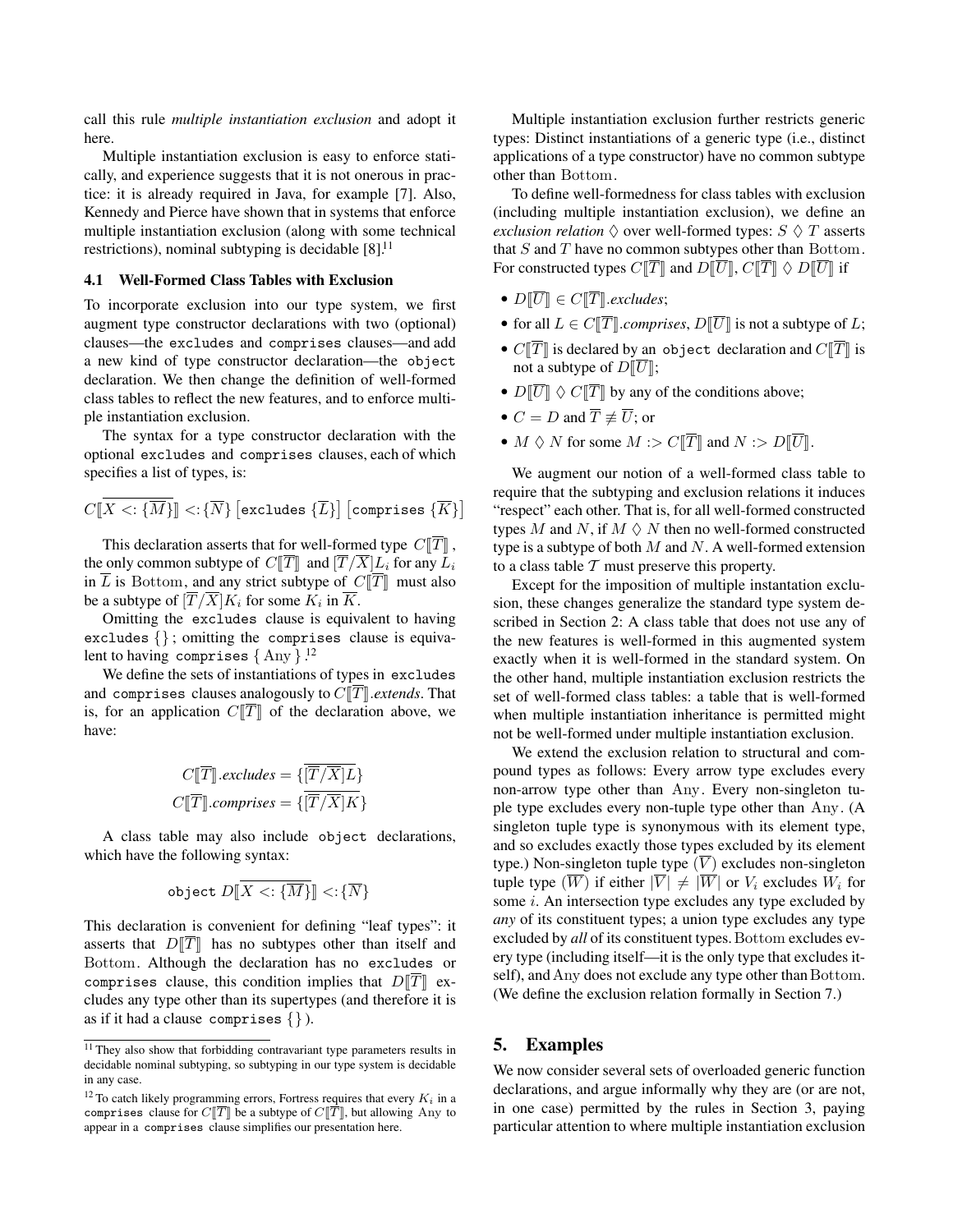is required. We give a formal system and algorithm for performing these checks in Section 6.

First, consider the function foo from Section 1:

$$
\begin{aligned} &\quad \textit{foo}[\![X <: \text{Object}]\!](x; X, y; \text{Object}): \mathbb{Z} = 1 \\ &\quad \textit{foo}[\![Y <: \text{Number}]\!](x; \text{Number}, y; Y): \mathbb{Z} = 2 \end{aligned}
$$

This overloading is valid: The second definition is strictly more specific than the first because the first definition is applicable to a pair of arguments exactly if the type of each is a subtype of Object, whereas the second is applicable to a pair of arguments exactly if the type of each is a subtype of Number. Thus, these definitions satisfy the No Duplicates Rule and the Meet Rule by Lemma 1. And they satisfy the Return Type Rule because the return type of both definitions is always  $\mathbb Z$ .

The overloaded definitions for tail are also valid:

 $tail[[X]](x: List[[X]]): List[[X]] = e_1$  $tail[[X \lt: : \text{Number}](x: \text{List}[X]]) : \text{List}[X]] = e_2$  $tail(x: List[\![\mathbb{Z}]\!])$ : List $[\![\mathbb{Z}]\!] = e_3$ 

The first definition is applicable to any argument of type List  $T$  for any well-formed type T, the second is applicable to an argument of type  ${\rm List}[\![T]\!]$  when  $T<: {\rm Number}$  , and the third is applicable to an argument of type  $List[\mathbb{Z}]$ . Thus, each definition is strictly more specific than the preceding one, so the No Duplicates Rule and Meet Rule are satisfied for each pair of definitions by Lemma 1.

To see that the Return Type Rule is satisfied by the first two definitions, consider any type  $W \not\equiv$  Bottom to which the second definition is applicable—so  $W \leq L\text{ist}[[T]]$  for some  $T \leq$ : Number —and any instantiation of the first definition with type  $U$  that is applicable to  $W$ —so  $W <$ : List $\llbracket U \rrbracket$ . Then  $W \leq$ : List $\llbracket T \rrbracket \cap$  List $\llbracket U \rrbracket$ . By multiple instantiation exclusion, List $\llbracket T \rrbracket \cap$  List $\llbracket U \rrbracket \equiv$  Bottom unless  $T \equiv U$ . Since  $W \not\equiv$  Bottom, we have  $T \equiv U$ , so  $W \leq$ : List  $\llbracket U \rrbracket$  with  $U \lt$ : Number. Thus, the instantiation of the second definition with U has return type List  $\llbracket U \rrbracket$ , which is also the return type of the instantiation of the first definition under consideration. (In Section 7.8 we describe how to incorporate this sort of reasoning about validity into our algorithmic checking of the overloading rules.)

The Return Type Rule is also satisfied by the third definition and either of the first two because the third definition is applicable only to arguments of type  $List[\mathbb{Z}]$ , and because of multiple instantiation exclusion, the only instantiation of either the first or second definition that is applicable to such an argument is its instantiation with  $\mathbb Z$ . That instantiation has return type List $\mathbb{Z}$ , which is also the return type of the third definition.

The minimum example from Section 4 is also valid under multiple instantiation exclusion, which is necessary in this case to satisfy the Meet Rule rather than the Return Type Rule:

 $minimmum[[X <: R, Y <: Z]] (p: Pair[[X, Y]]): R$  $minimum[[X <: Z, Y <: \mathbb{R}]] (p:Pair[[X, Y]]): \mathbb{R}$   $minimum[[X <: Z, Y <: Z]] (p:Pair[[X, Y]]): Z$ 

Any argument to which the first two definitions are both applicable must be of type  $\text{Pair}[[X_1, Y_1]] \cap \text{Pair}[[X_2, Y_2]]$ for some  $X_1 \leq \mathbb{R}$ ,  $Y_1 \leq \mathbb{Z}$ ,  $X_2 \leq \mathbb{Z}$ , and  $Y_2 \leq \mathbb{R}$ . Multiple instantiation exclusion implies that  $X_1 = X_2$  and  $Y_1 = Y_2$ , so the argument must be of type  $\text{Pair} [X_1, Y_1],$ where  $X_1$  <:  $\mathbb{R} \cap \mathbb{Z} = \mathbb{Z}$  and  $Y_1$  <:  $\mathbb{Z} \cap \mathbb{R} = \mathbb{Z}$ , so the third definition is applicable to it. And since the third definition is more specific than the first two, it satisfies the requirement of the Meet Rule.

The following set of overloaded declarations is also valid (given the declaration ArrayList $\llbracket X \rrbracket \leq \text{List} \llbracket X \rrbracket$ ):

 $bar[|X]$ ArrayList $[X]$ : Z  $bar[|Y|: \mathbb{Z}]$ List $||Y||: \mathbb{Z}$  $bar[Z] \leq \mathbb{Z}$  ArrayList $\mathbb{Z}$ : Z

The first two declarations are incomparable: the first is applicable to ArrayList $T$  for any type T, the second to List  $\llbracket U \rrbracket$  for  $U \lt$ :  $\mathbb{Z}$ . Thus, both declarations are applicable to any argument of type ArrayList $[[T]] \cap$ List $[[U]]$  for any T and  $U \leq \mathbb{Z}$ . Since ArrayList  $T \leq \text{List}[T]$ , this type is a subtype of List $[[T]] \cap \text{List}[U]]$ , which, because of multiple instantiation exclusion, is Bottom unless  $T \equiv U$ , in which case, ArrayList $[[T]] \cap \text{List}[[U]] \equiv \text{ArrayList}[[U]]$ . This is exactly the type to which the third declaration is applicable, so the Meet Rule is satisfied.

Note that this example is similar to the previous one with minimum except that rather than having each of the two definitions being more restrictive on a type parameter, one uses a more specific type constructor.

Finally, we consider three examples that do not involve generic types, beginning with the following declarations:

 $baz[[X]](x: X): X$  $baz(x:\mathbb{Z}):\mathbb{Z}$ 

This pair is *not* valid: it does not satisfy the Return Type Rule. Consider, for example, an argument of type  $\mathbb{N} \leq \mathbb{Z}$ . The second declaration, which is more specific than the first, and the instantiation of the first declaration with  $\mathbb N$  are both applicable to this argument, but the return type  $\mathbb Z$  of the second declaration is not a subtype of the return type N of the instance of the first declaration. This rejection by the Return Type Rule is not gratuitous: baz may be called with an argument of type  $\mathbb N$  in a context that expects an  $\mathbb N$  in return.

We can fix this example by making the second declaration generic:

$$
baz[[X]](x; X); X
$$

$$
baz[[X <: Z]](x; X); X
$$

This pair is valid: the second declaration is strictly more specific than the first, so the No Duplicates and Meet Rules are satisfied. To see that the Return Type Rule is satisfied, consider any type  $W \neq$  Bottom to which the second declaration is applicable—so  $W \leq Z$ —and any instantiation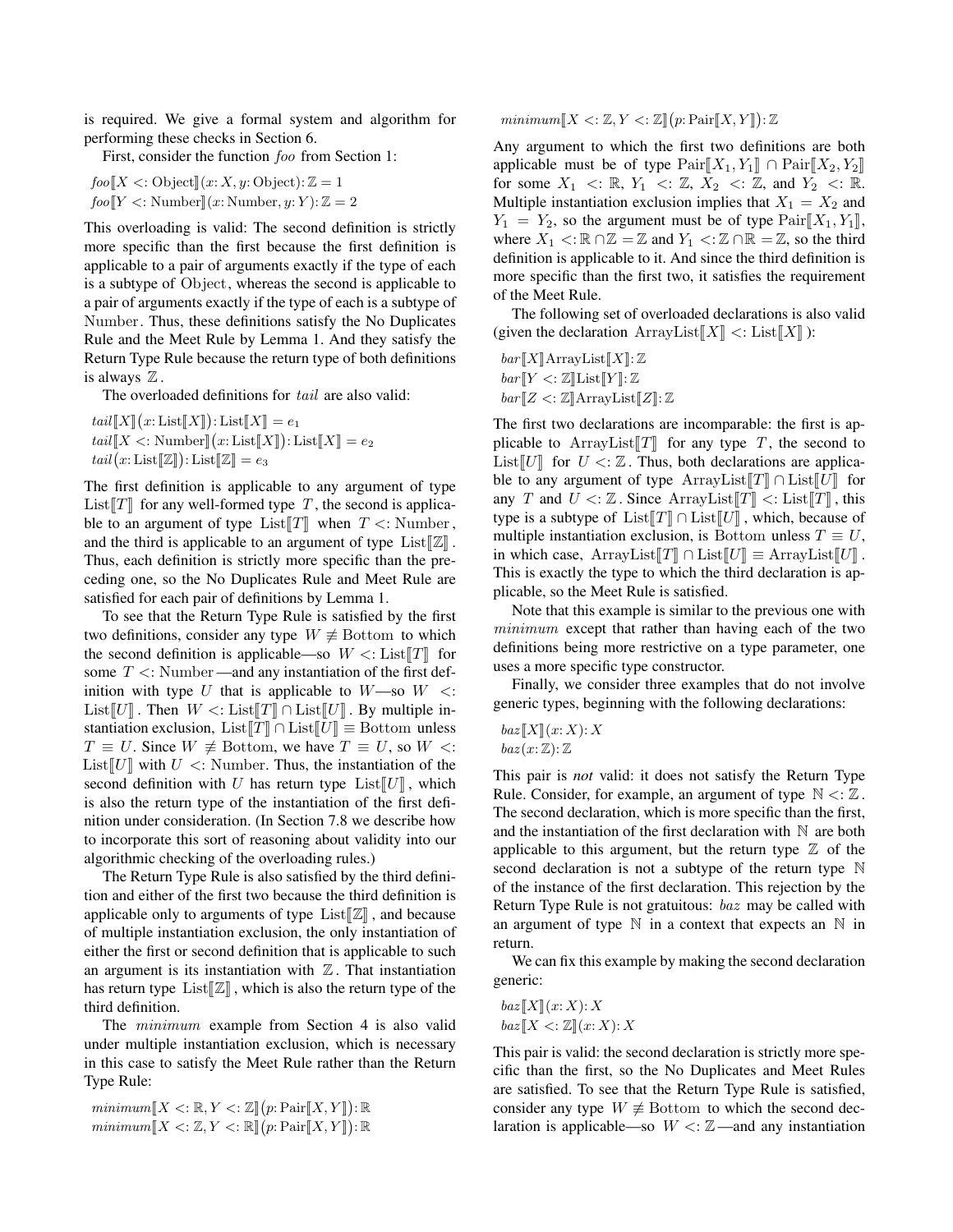of the first with some type  $T$  that is applicable to  $W$ —so  $W \le T$ . Then the instantiation of the second declaration with  $W$  has return type  $W$ , which is a subtype of the return type T of the instance of the first declaration under consideration.

#### 6. Overloading Rules Checking

In this section, we describe how to mechanically check the overloading rules from Section 3. The key insight is that the more specific relation on overloaded function declarations corresponds to the subtyping relation on the domain types of the declarations, where the domain types of generic function declarations are *existential types* [3]. Thus, the problem of determining whether one declaration is more specific than another reduces to the problem of determining whether one existential type is a subtype of another.

We then formulate the overloading rules as subtyping checks on existential and universal types (universal types arise in the reformulation of the Return Type Rule), and give an algorithm to perform these subtyping checks. The algorithm we describe is sound but not complete: it does rejects some sets of overloaded functions that are valid by the overloading rules in Section 3, but it accepts many of them, including all of the valid examples in Section 5.

#### 6.1 Existential and Universal Types

Given a generic function declaration  $d = f[\Delta] S : T$ , its domain type, written  $dom(d)$ , is the existential type  $\exists \Delta \exists S$ . An *existential type* binds type parameter declarations over a type, but these type parameters cannot be instantiated; instead, the existential type represents some hidden type instantiation and the corresponding instantiated type. We write  $\exists [X \leq : {\overline{N}}]$  to bind each type variable  $X_i$  with bounds  $\{\overline{N_i}\}$  over the type T, and we use the metavariable  $\delta$ to range over existential types.

The arrow type of declaration d above, written  $arrow(d)$ , is the universal arrow type  $\forall \Delta \parallel S \rightarrow T$ . We use this to formulate the Return Type Rule. A *universal type* binds type parameter declarations over some type and can be instantiated by any types fitting the type parameters' bounds. We write  $\forall \|X \leq \sqrt{N}\} \|T\|$  to bind each type variable  $X_i$  with bounds  $\{\overline{N_i}\}$  over the type T, and we use the metavariable  $\sigma$  to range over universal types.

Note that universal and existential types are *not* actually types in our system.

#### 6.2 Universal and Existential Subtyping

We define subtyping judgments for universal and existential types, which we use in checking the overloading rules. We actually define inner and outer subtyping judgments on universals and existentials; the former correspond to a relatively standard interpretation of each (which resembles those defined in [3]); the latter incorporate *quantifier reduction*, defined in Section 7.8.

| <b>Existential Subtyping:</b> $\Delta \vdash \delta \lesssim \delta \quad \Delta \vdash \delta \leq \delta$                                                                                                                                                                                                                                                                                             |  |
|---------------------------------------------------------------------------------------------------------------------------------------------------------------------------------------------------------------------------------------------------------------------------------------------------------------------------------------------------------------------------------------------------------|--|
| $\Delta' = \Delta, X \leq: \{ \overline{M} \} \qquad \overline{X} \cap (FV(U) \cup FV(\overline{N})) = \emptyset$<br>$\Delta' \vdash T \lt: :[\overline{V}/\overline{Y}]U \qquad \forall i.\ \Delta' \vdash V_i \lt: :[\overline{V}/\overline{Y}]\{\overline{N_i}\}\$                                                                                                                                   |  |
| $\Delta \vdash \exists \llbracket X <: \{\overline{M}\}\rrbracket T \lesssim \exists \llbracket Y <: \{\overline{N}\}\rrbracket U$                                                                                                                                                                                                                                                                      |  |
| $\Delta \vdash \delta \stackrel{\equiv}{\longrightarrow} \delta_r \qquad \Delta \vdash \delta_r \lesssim \delta'$<br>$\overline{\Delta} \vdash \delta \leq \delta'$                                                                                                                                                                                                                                     |  |
| Universal Subtyping: $\Delta \vdash \sigma \lesssim \sigma \quad \Delta \vdash \sigma \leq \sigma$                                                                                                                                                                                                                                                                                                      |  |
| $\Delta' = \Delta, Y \lt \colon \{\overline{N}\} \qquad \overline{Y} \cap (FV(T) \cup FV(\overline{M})) = \emptyset$<br>$\Delta' \vdash [\overline{V}/\overline{X}]T <: U$ $\forall i \ldotp \Delta' \vdash V_i <: [\overline{V}/\overline{X}]\{\overline{M_i}\}$<br>$\Delta \vdash \forall \llbracket X <: \{\overline{M}\}\rrbracket T \lesssim \forall \llbracket Y <: \{\overline{N}\}\rrbracket U$ |  |
| $\Delta \vdash \sigma' \stackrel{\equiv}{\longrightarrow} \sigma'_{r} \quad \Delta \vdash \sigma \lesssim \sigma'_{r}$<br>$\Delta \vdash \sigma \leq \sigma'$                                                                                                                                                                                                                                           |  |

Figure 1. Subtyping of universal and existential types. Note that alpha-renaming of type variables may be necessary to apply these rules.

The inner subtyping judgment on existentials  $\Delta$   $\vdash$  $\delta_1 \leq \delta_2$ , defined in Figure 1, states that  $\delta_1$  is a subtype of  $\delta_2$  in the environment  $\Delta$  if the constituent type of  $\delta_1$  is a subtype of an instance of  $\delta_2$  in the environment obtained by conjoining  $\Delta$  and the bounds of  $\delta_1$ .

In the outer subtyping judgment  $\Delta$   $\vdash$   $\delta$   $\leq$   $\delta'$ , we first perform *existential reduction* to produce  $\delta_r$  (denoted  $\Delta \vdash \delta \stackrel{\equiv}{\longrightarrow} \delta_r$ ). Then we check whether  $\Delta \vdash \delta_r \lesssim \delta'$ . We provide (and explain) the formal definition of existential reduction in Section 7.8, but for now note that it has the following properties:

- 1.  $\Delta \vdash \delta_r \leq \delta$
- 2.  $\Delta \vdash \delta \lesssim \delta'$  implies  $\Delta \vdash \delta_r \lesssim \delta'_r$
- 3.  $(\delta_r)_r = \delta_r$
- 4.  $(\exists \llbracket \rrbracket T)_r = \exists \llbracket \rrbracket T$

The first three properties show that  $\leq$  is a preorder and that  $\leq$  implies  $\leq$ . Adding the fourth property lets us show that any ground instance T of  $\delta$  with  $T \neq$  Bottom is an instance of  $\delta_r$ 

We use existential reduction because merely extending the subtyping relation for ordinary types with exclusion is not enough to let us check the overloading rules. For example, to check that the first two declarations of  $\mathcal{D}_{bar}$  from Section 5 satisfy the Meet Rule, we must be able to deduce that the existential

$$
\exists \llbracket X <: \text{Any}, Y <: \mathbb{Z} \rrbracket \big( \text{ArrayList} \llbracket X \rrbracket \cap \text{List} \llbracket Y \rrbracket \big)
$$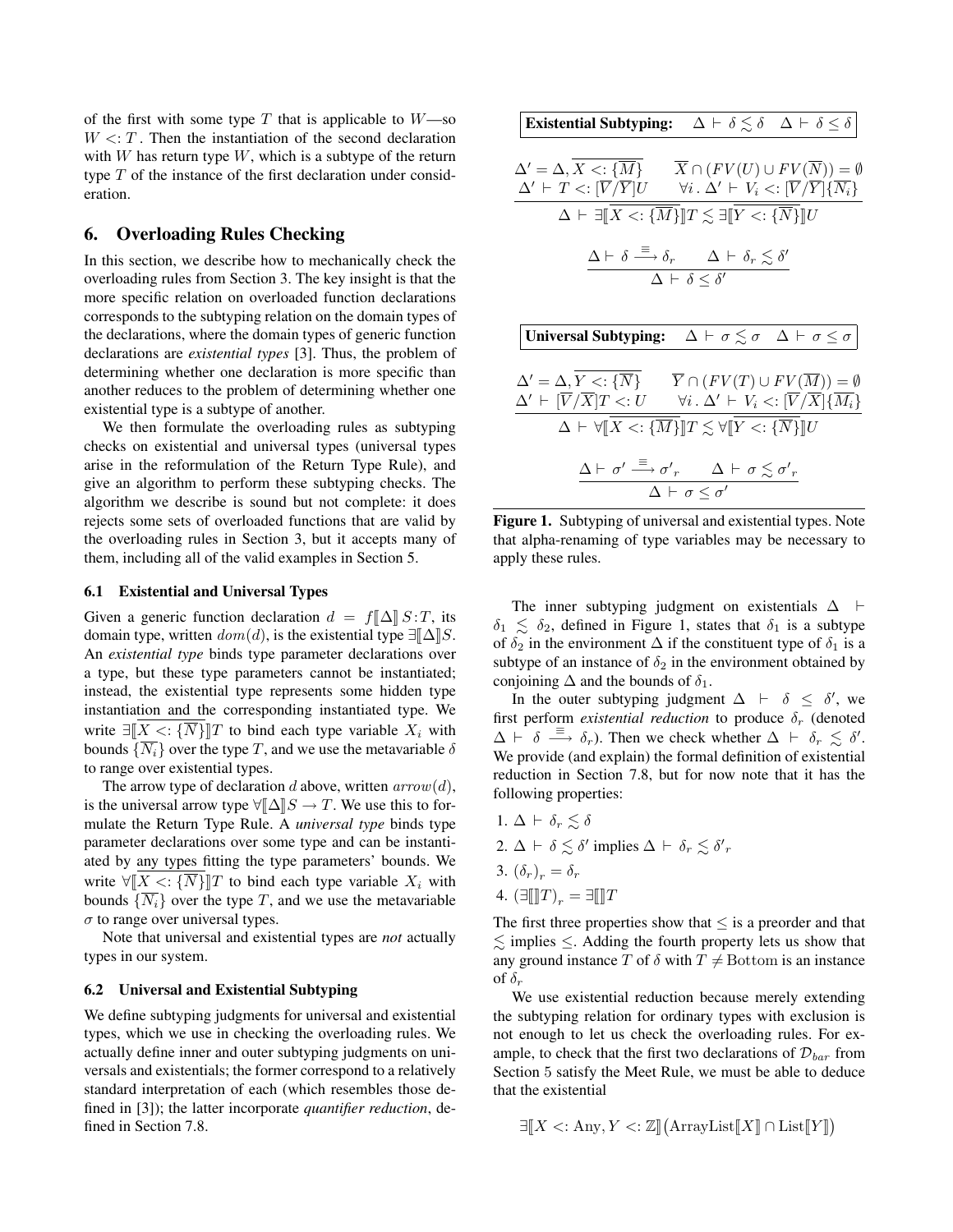and the existential

 $\exists \llbracket W \rightleftharpoons \mathbb{Z} \llbracket \text{ArrayList} \llbracket W \rrbracket$ 

describe the same set of ground instances of types.

The rules for universals are dual to those for existentials. The inner subtyping judgment on universals  $\Delta \vdash \sigma_1 \leq \sigma_2$ , defined in Figure 1, states that  $\sigma_1$  is a subtype of  $\sigma_2$  in the environment  $\Delta$ , if an instance of  $\sigma_1$  is a subtype of the constituent type of  $\sigma_2$  in the environment obtained by conjoining  $\Delta$  and the bounds of  $\sigma_2$ . In the outer universal subtyping judgment  $\Delta \vdash \sigma \leq \sigma'$ , we first perform *universal reduction* to produce  $\sigma'_{r}$  (denoted  $\Delta \vdash \sigma' \stackrel{\equiv}{\longrightarrow} \sigma'_{r}$ ) and then check whether  $\Delta \vdash \sigma \lesssim \sigma'$ . Again, we provide the formal definition of universal reduction in Section 7.8, noting that it has the following properties:

1. 
$$
\Delta \vdash \sigma \lesssim \sigma_r
$$
  
\n2.  $\Delta \vdash \sigma \lesssim \sigma'$  implies  $\Delta \vdash \sigma_r \lesssim \sigma'_r$   
\n3.  $(\sigma_r)_r = \sigma_r$   
\n4.  $(\forall \blacksquare S \rightarrow T)_r = \forall \blacksquare S \rightarrow T$ 

Again the first three properties show that  $\leq$  is a preorder and that  $\leq$  implies  $\leq$ . Adding the fourth property lets us show that any ground instance  $S \to T$  of  $\delta$  with  $S \neq$  Bottom is an instance of  $\sigma_r$ .

We need universal reduction for the same reason we need existential reduction, to check the overloading rules. For example to show the first two declarations in  $\mathcal{D}_{tail}$  from Section 5 satisfy the Return Type Rule, we use universal reduction to show that

$$
\forall \llbracket X <: \text{Number}, Y <: \text{Any} \rrbracket \big(\text{List} \llbracket X \rrbracket \cap \text{List} \llbracket Y \rrbracket \big)
$$

and

$$
\forall \llbracket W < : \text{Number} \rrbracket \text{List} \llbracket W \rrbracket \rightarrow \text{List} \llbracket W \rrbracket
$$

have all the same nontrivial instances.

#### 6.3 Mechanically Checking the Rules

With our interpretations of applicability and specificity into existential subtyping, we now describe the process of checking the validity of a set of overloaded declarations  $\mathcal{D}_f$  according to the rules in Section 3.

We can check the No Duplicates Rule by verifying that for every pair of distinct function declarations  $d_1, d_2 \in \mathcal{D}_f$ either  $d_1 \npreceq d_2$  or  $d_1 \npreceq d_2$ .

The Meet Rule requires that every pair of declarations  $d_1, d_2 \in \mathcal{D}_f$  has a meet in  $\mathcal{D}_f$ . Because the more specific relation on function declarations corresponds to the subtyping relation on the (existential) domain types, we just need to find a declaration  $d_0 \in \mathcal{D}_f$  whose domain type  $dom(d_0)$ is equivalent to the meet (under  $\leq$ ) of the existential types  $dom(d_1)$  and  $dom(d_2)$ . Figure 2 shows how to compute the meet of two existential types.

**Lemma 7**  $\delta_1 \wedge \delta_2$  (as defined in Figure 2) is the meet of  $\delta_1$ and  $\delta_2$  under  $\leq$ .

**Proof:** First we show that  $\delta_1 \wedge \delta_2$  is the meet of  $\delta_1$  and  $\delta_2$ under  $\lesssim$ . That  $\delta_1 \wedge \delta_2 \lesssim \delta_1$  and  $\delta_1 \wedge \delta_2 \lesssim \delta_2$  is obvious. For any  $\delta_0$ , if  $\overline{U}$  and  $\overline{V}$  are instantiations that prove  $\delta_0 \lesssim \delta_1$  and  $\delta_0 \lesssim \delta_2$ , respectively, then we can use the instantiation U, V to prove that  $\delta_0 \leq \delta_1 \wedge \delta_2$ .

Now we show that the meet under  $\leq$  is also the meet under  $\leq$ . Suppose that  $\delta_0 \leq \delta_1$ ,  $\delta_0 \leq \delta_1$ , and  $\Delta \vdash \delta_0 \stackrel{\equiv}{\longrightarrow}$ δ'<sub>0</sub>. A little work lets us deduce that  $\delta'_0 \lesssim \delta_1 \wedge \delta_2$  and hence  $\delta_0 \leq \delta_1 \wedge \delta_2$ . The fact that  $\delta_1 \wedge \delta_2 \leq \delta_1$  and  $\delta_1 \wedge \delta_2 \leq \delta_2$ follows from the fact that  $\leq$  implies  $\leq$ .

We can check the Return Type Rule using the subtype relation on universal types.

**Theorem 2** Let  $d_1 = f[\Delta_1, S_1 : T_1]$  and  $d_2 = f[\Delta_2, S_2 : T_2]$ be declarations in  $\mathcal{D}_f$  with  $d_1 \preceq d_2$ . They satisfy the Return Type Rule if  $arrow(d_1)$  is a subtype of the arrow type  $\sigma_{\Lambda}$  =  $\forall \llbracket \Delta_1, \Delta_2 \rrbracket (S_1 \cap S_2) \rightarrow T_2.$ 

**Proof:** Let  $d_{\wedge} = f[\Delta_1, \Delta_2] S_1 \cap S_2 : T_2$ , so arrow $(d_{\wedge}) =$  $\sigma_{\Lambda}$ . Note that  $d_{\Lambda}$  and  $d_1$  are equally specific and that  $d_{\Lambda}$  and  $d_2$  satisfy the Return Type Rule. Because  $arrow(d_1) \leq \sigma_{\wedge}$ , for every instance  $U \to V$  of  $\sigma_{\Lambda}$  with  $U \not\equiv$  Bottom, we can find an instance  $U_1 \rightarrow V_1$  of  $arrow(d_1)$  with  $U \leq U_1$  and  $V_1$  <: V. Thus, the pair  $d_1$  and  $d_2$  satisfy the Return Type Rule because the pair  $d_0$ ,  $d_2$  does.

#### 7. Constraint-Based Judgments

Up to this point the precise definitions of subtyping and exclusion between types (and quantifier reduction) have remained unspecified. In this section we describe a small language of type constraints and we define subtyping and exclusion with respect to constraints. Finally, with constraintbased subtyping and exclusion defined, we explain in more detail the notion of quantifier reduction used in the  $\le$  judgments (and thus in our rule-checking).

#### 7.1 Inference Variables

Until now we have only considered types whose free variables are bound in an explicit type environment. To gather constraints, however, we must check subtype and exclusion relationships between types with unbound *inference* variables. Intuitively, we have no control over the constraints on a bound type variable (which are fixed by the associated type environment), but we may introduce constraints on an inference variable. While the syntax of type variables is uniform, we conventionally distinguish them by using the metavariables  $X$  and  $Y$  for bound type variables and  $I$  and  $J$  for inference type variables.

#### 7.2 Judgment Forms

In Figure 3, we list the judgments for generating constraints. A judgment of the form  $\Delta \vdash S * T \Leftarrow C$  states that under the assumptions  $\Delta$ , the constraint C on the inference variables implies the proposition  $S \times T$ , where  $*$  ranges over  $\langle \cdot, \cdot \rangle$ ,  $\langle \cdot, \cdot \rangle$ ,  $\langle \cdot, \cdot \rangle$ ,  $\equiv$ , and  $\neq$ . If S and T contain no inference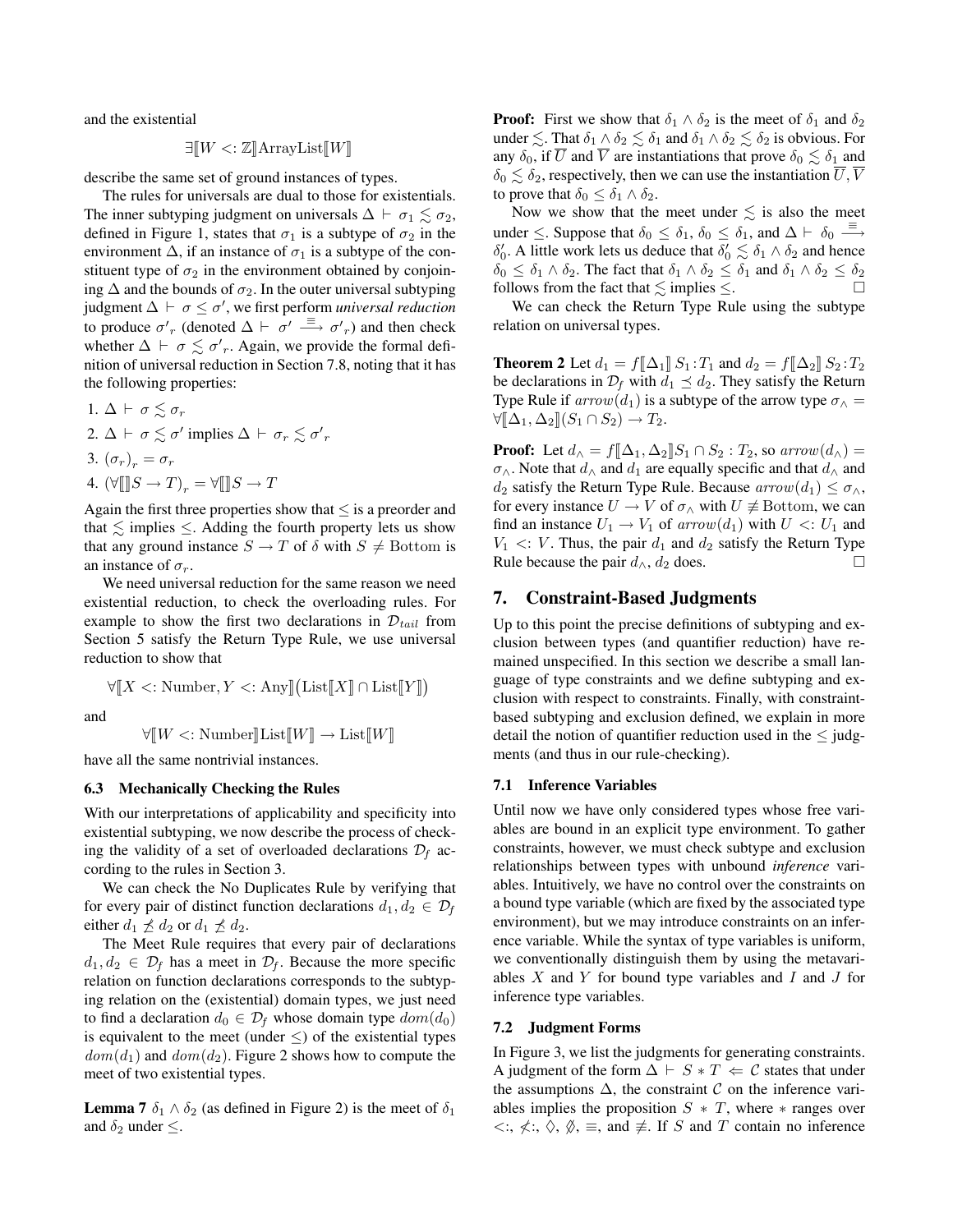|                                                                                                                                                                                                                                                                                                                                           | <b>Existential Meet:</b> $\delta_1 \wedge \delta_2$ |  |  |
|-------------------------------------------------------------------------------------------------------------------------------------------------------------------------------------------------------------------------------------------------------------------------------------------------------------------------------------------|-----------------------------------------------------|--|--|
| $\left(\exists \llbracket \overline{X\ltimes: \{\overline{M}\}} \rrbracket T\right)\ \wedge\ \left(\exists \llbracket \overline{Y\ltimes: \{\overline{N}\}} \rrbracket U\right)\quad \stackrel{\text{def}}{=} \quad \exists \llbracket \overline{X\ltimes: \{\overline{M}\}},\overline{Y\ltimes: \{\overline{N}\}} \rrbracket\,(T\cap U)$ |                                                     |  |  |
| where $\overline{X} \cap \overline{Y} = \overline{X} \cap (FV(U) \cup FV(\overline{N})) = \overline{Y} \cap (FV(T) \cup FV(\overline{M})) = \emptyset$                                                                                                                                                                                    |                                                     |  |  |

Figure 2. The computed meet of existential types.

| <b>Primitive Judgments:</b> $\Delta \vdash T \ast T \Leftarrow C$                                                  |                                           |
|--------------------------------------------------------------------------------------------------------------------|-------------------------------------------|
|                                                                                                                    |                                           |
| $\Delta \vdash S \lt: T \Leftarrow C$                                                                              | $\Delta \vdash S \Diamond T \Leftarrow C$ |
| $\Delta \vdash S \nless T \Leftrightarrow C$                                                                       | $\Delta \vdash S \& T \Leftarrow C$       |
|                                                                                                                    |                                           |
| <b>Derived Judgments:</b> $\Delta \vdash T * T \Leftarrow C$                                                       |                                           |
|                                                                                                                    |                                           |
| $\Delta \vdash S \lt: T \Leftarrow C \quad \Delta \vdash T \lt: S \Leftarrow C'$                                   |                                           |
| $\Lambda \vdash S = T \Leftarrow C \wedge C'$                                                                      |                                           |
| $\Delta \vdash S \nless T \Leftrightarrow \mathcal{C} \quad \Delta \vdash T \nless S \Leftrightarrow \mathcal{C}'$ |                                           |
| $\Delta \vdash S \not\equiv T \Leftarrow C \vee C'$                                                                |                                           |
|                                                                                                                    |                                           |
| <b>Derived Judgments:</b> $\Delta \vdash T * T \Rightarrow C$                                                      |                                           |
|                                                                                                                    |                                           |
| $\Delta \vdash S \equiv T \Leftarrow C$                                                                            |                                           |
| $\Delta \vdash S \not\equiv T \Rightarrow \neg C$                                                                  |                                           |
|                                                                                                                    |                                           |

Figure 3. Constraint-based judgment forms.

variables the judgment behaves like an unconditional judgment (i.e., it only produces the constraints true or false).

Similarly, the judgment of the form

$$
\Delta \vdash S * T \Rightarrow C
$$

states that under the assumptions  $\Delta$ , if the proposition  $S \times T$ holds, then  $C$  must be true of the inference variables. In particular, when C holds of the inference variables,  $S \times T$ does not have to hold for every valid instantiation of the bound type variables. (Note that we only make use of this judgment where  $*$  is  $\neq$ .)

An important point about both kinds of judgments is that the types S and T should be considered *inputs* and the constraint C should be considered an *output*.

#### 7.3 Constraint Forms

Our grammar for type constraints is defined in Figure 4. A primitive constraint is either *positive* or *negative*. We define positive primitive constraints:  $S \leq T$  specifies that a S is a subtype of T, and  $S \diamond T$  specifies that S must exclude T. Similarly, we define negative primitive constraints:  $S \nless T$ and  $S \ntriangle T$  with the obvious interpretations. A conjunction

| <b>Constraint Grammar</b>                | <b>Constraint Utilities</b>                                        |
|------------------------------------------|--------------------------------------------------------------------|
| $\mathcal{C}$ ::= $S \lt: T$             | $\neg \mathcal{C} = \mathcal{C}$                                   |
| $S \mathbin{\lozenge} T$<br>$S \nless T$ | to Constraint( $\Delta$ ) = C                                      |
| $S \ntriangleleft T$<br>$C \wedge C$     | toBounds(C) = $\Delta$                                             |
| $C \vee C$<br>false                      | $\Delta \vdash \textit{unify}(\mathcal{C}) = \phi$ , $\mathcal{C}$ |
| true                                     |                                                                    |

Figure 4. Constraints. Note that *unify* and *toBounds* are partial functions.

constraint  $C_1 \wedge C_2$  is satisfied exactly when both  $C_1$  and  $C_2$ are satisfied, and a disjunction constraint  $C_1 \vee C_2$  is satisfied exactly when one or both of  $C_1$  and  $C_2$  are satisfied. The constraint false is never satisfied, and the constraint true is always satisfied. The equivalence constraint  $S \equiv T$  is derived as  $S \le T \wedge T \le S$ .

Following Smith and Cartwright [16], we normalize all constraint formulas into disjunctive normal form and simplify away obvious contradictions and redundancies. We further make use of some auxiliary meta-level definitions, defined in Figure 4. The negation  $\neg \mathcal{C}$  of a constraint  $\mathcal{C}$  has a standard de Morgan interpretation. Each type environment  $\Delta = X \leq \{ \overline{M} \}$  naturally describes a constraint on the variables  $\overline{X}$ , which we denote *toConstraint*( $\Delta$ ). This conversion has a partial inverse  $toBound(C)$  that is defined whenever C can be written as a conjunction of constraints of the form  $X <: M.^{13}$ 

#### 7.4 Subtyping

Figure 5 presents the full definition of our constraint-based subtyping algorithm as inference rules for the judgment  $\Delta \vdash$  $T \leq T \leq C$ . Note that our algorithm requires that these rules be processed in the given order.

Smith and Cartwright similarly define a sound and complete algorithm for generating constraints from the Java subtyping relation [16]. We essentially preserve their semantics with two notable differences. First, our definition includes additional rules for tuple types to account for the fact that

<sup>&</sup>lt;sup>13</sup> If C has multiple conjuncts of this form for a single X, then the resulting environment contains multiple bounds for X using the  $\{\overline{M}\}\$  notation.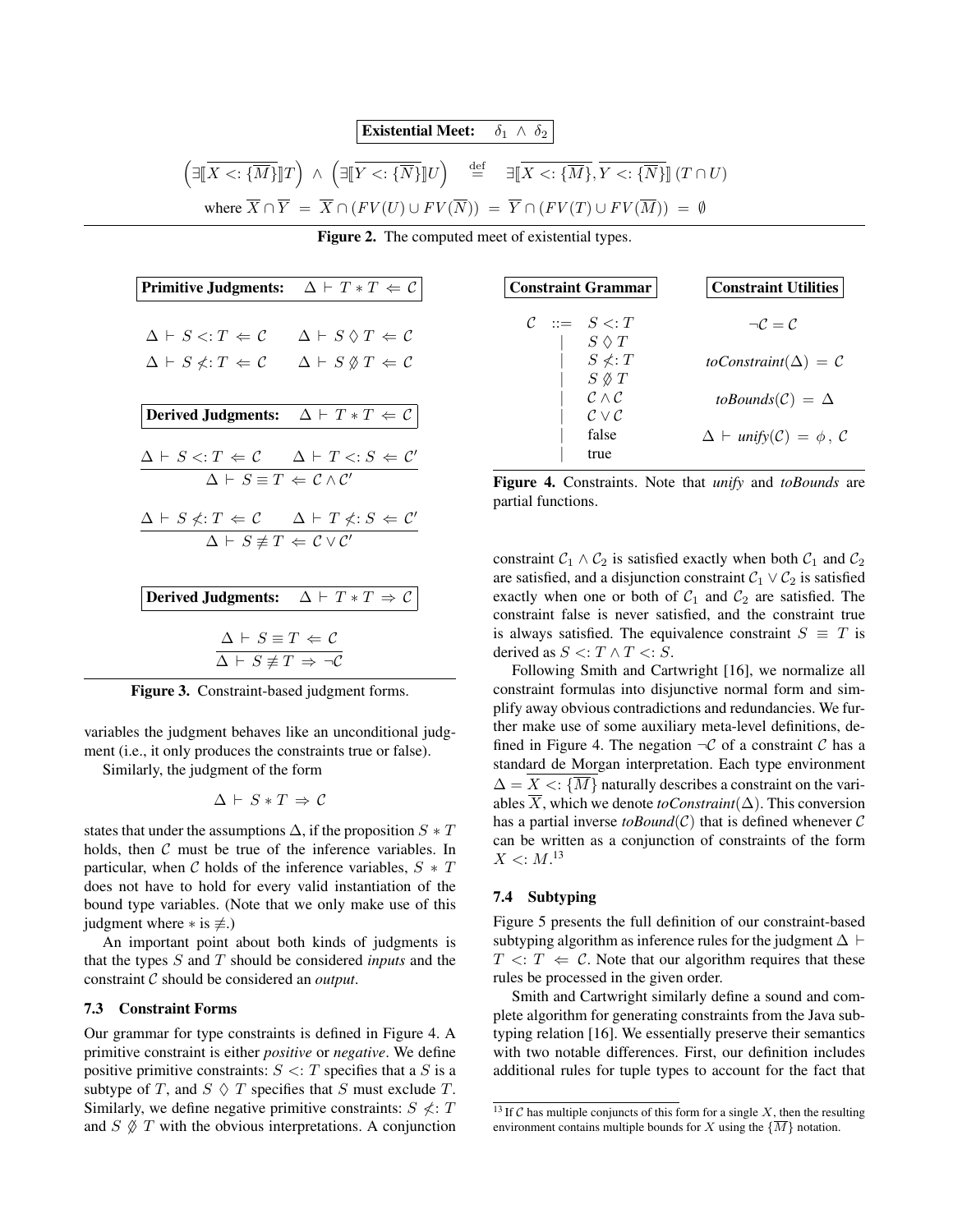## Logical rules  $\overline{\Delta \vdash \text{Bottom} \lt: T \Leftarrow \text{true}}$  $\overline{\Delta \vdash M}$  <: Bottom  $\Leftarrow$  false  $\overline{\Delta \vdash S \to T}$  <: Bottom  $\Leftarrow$  false  $\overline{\Delta \vdash T}$  <: Any  $\Leftarrow$  true  $\overline{\Delta \vdash \text{Any} \lt: S \rightarrow T \Leftarrow \text{false}}$  $\Delta \vdash T \lt: U \Leftarrow \mathcal{C} \quad \Delta \vdash T \lt: V \Leftarrow \mathcal{C}'$  $\Delta \vdash T \lt: U \cap V \Leftarrow C \wedge C'$  $\Delta \vdash S<: U \,\Leftarrow\, \mathcal{C} \qquad \Delta \vdash T<: U \,\Leftarrow\, \mathcal{C}'$  $\Delta \vdash S \Diamond T \Leftarrow C''$  $\Delta \vdash S \cap T \lt: : U \Leftarrow C \vee C' \vee C''$  $\Delta \vdash T \lt: U \Leftarrow \mathcal{C} \qquad \Delta \vdash T \lt: V \Leftarrow \mathcal{C}'$  $\Delta \vdash T \lt: : U \cup V \Leftarrow C \vee C'$  $\Delta \vdash S \lt: U \Leftarrow C \quad \Delta \vdash T \lt: U \Leftarrow C'$  $\Delta \vdash S \cup T \lt: : U \Leftarrow C \wedge C'$ Inference Variables

# $I \notin \Delta$  $\Delta \vdash I \lt: I \Leftarrow$  true  $I \notin \Delta$  $\Delta \vdash I \langle T \rangle \langle T \rangle = I \langle T \rangle$  $I \not\in \Delta$

## $\Delta \vdash S \lt: I \Leftarrow S \lt: I$ Bound Variables

### $\overline{\Delta \vdash X} \leq: X \Leftarrow$  true  $\Delta \vdash \Delta(X) \langle T \rangle \in \mathcal{C}$  $\Delta \vdash X \lt: T \Leftarrow C$  $\Delta$  ⊦ S <: Bottom  $\Leftarrow$  C  $\overline{\Delta \vdash S \lt: : X \Leftarrow C}$

#### Structural rules

$$
|\overline{S}| = |\overline{T}| \quad \forall i. \quad \Delta \vdash S_i \le T_i \Leftarrow C_i
$$
  
\n
$$
\forall i. \quad \Delta \vdash S_i \le \text{: Bottom} \Leftarrow \mathcal{D}_i
$$
  
\n
$$
\Delta \vdash (\overline{S}) \le : (\overline{T}) \Leftarrow (\bigwedge C_i) \vee (\bigvee \mathcal{D}_i)
$$
  
\n
$$
|\overline{S}| \neq 1 \quad \forall i. \quad \Delta \vdash S_i \le \text{:Bottom} \Leftarrow C_i
$$
  
\n
$$
\Delta \vdash (\overline{S}) \le : T \Leftarrow \bigvee C_i
$$
  
\n
$$
\Delta \vdash U \le : S \Leftarrow C \quad \Delta \vdash T \le : V \Leftarrow C'
$$
  
\n
$$
|\overline{U}| \neq 1
$$
  
\n
$$
\Delta \vdash S \rightarrow T \le : (\overline{U}) \Leftarrow \text{false}
$$
  
\n
$$
|\overline{T}| \neq 1
$$
  
\n
$$
\Delta \vdash M \le : (\overline{T}) \Leftarrow \text{false}
$$
  
\n
$$
\Delta \vdash M \le : S \rightarrow T \Leftarrow \text{false}
$$

#### Constructed types

$$
C \neq D \qquad \forall M \in C[\overline{S}].extends. \quad \Delta \vdash M \leq D[\overline{T}] \iff C_M
$$

$$
\Delta \vdash C[\overline{S}] \leq D[\overline{T}] \iff \bigvee C_M
$$

$$
\forall i. \quad \Delta \vdash S_i \equiv T_i \iff C_i
$$

$$
\Delta \vdash C[\overline{S}] \leq C[\overline{T}] \iff \bigwedge C_i
$$

Figure 5. Algorithm for generating subtyping constraints. Apply the first rule that matches.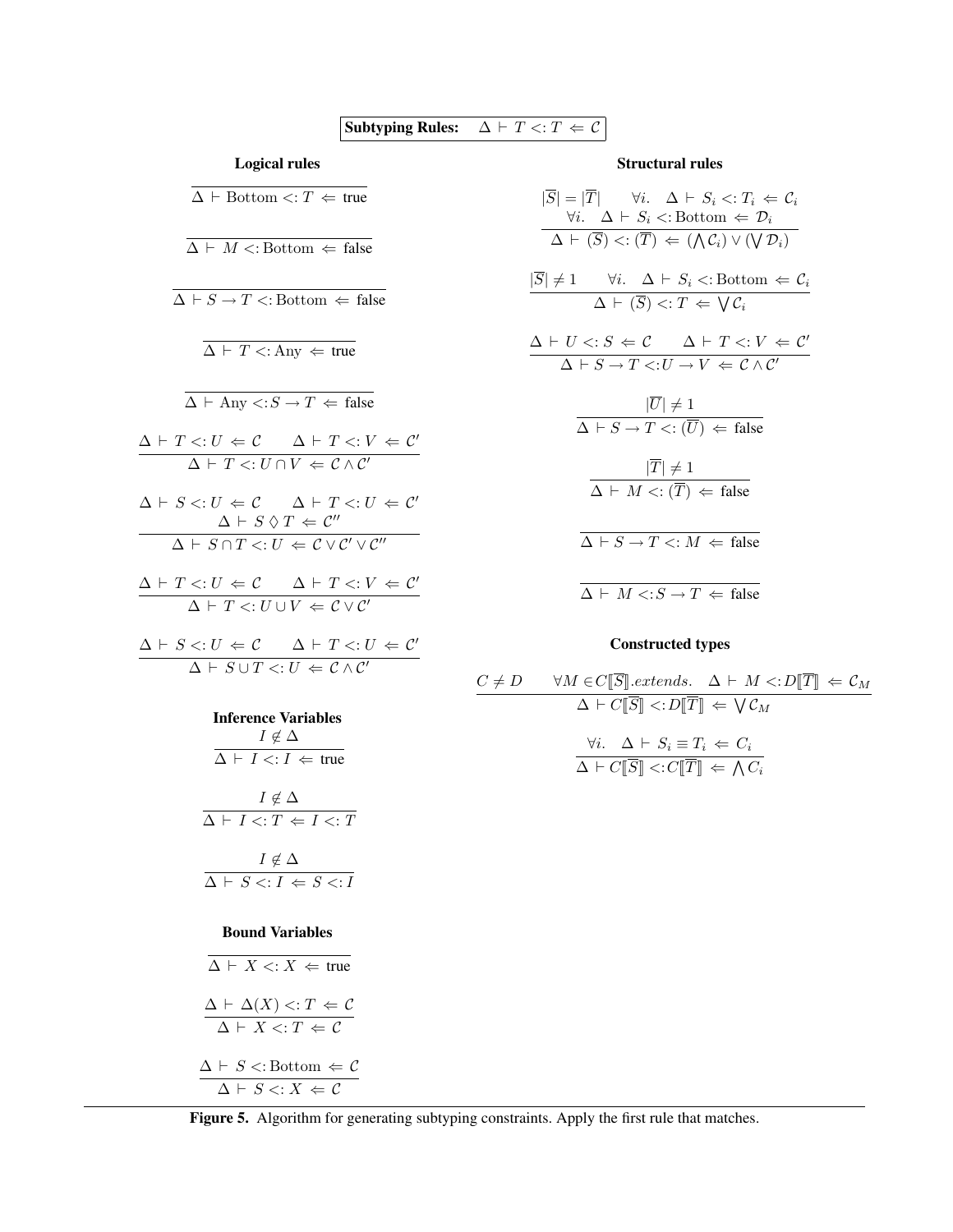any tuple is equivalent to Bottom if any of its element types is equivalent to Bottom.

$$
|\overline{S}| = |\overline{T}| \quad \forall i. \quad \Delta \vdash S_i <: T_i \Leftarrow C_i
$$
\n
$$
\overline{\Delta \vdash S_i <: \text{Bottom} \Leftarrow C'_i}
$$
\n
$$
\overline{\Delta \vdash (\overline{S}) <: (\overline{T}) \Leftarrow (\bigwedge C_i) \vee (\bigvee C'_i)}
$$
\n
$$
|\overline{S}| \neq 1 \quad \forall i. \quad \Delta \vdash S_i <: \text{Bottom} \Leftarrow C_i
$$
\n
$$
\Delta \vdash (\overline{S}) <: T \Leftarrow \bigvee C_i
$$

Second, our definition includes an additional rule for intersection types to account for exclusion since the intersection of excluding types is equivalent to Bottom. This rule makes our exclusion and subtyping rules mutually dependent.

$$
\Delta \vdash S \lt:: U \Leftarrow C \quad \Delta \vdash T \lt:: U \Leftarrow C'
$$
  
 
$$
\Delta \vdash S \Diamond T \Leftarrow C''
$$
  
 
$$
\Delta \vdash S \cap T \lt:: U \Leftarrow C \lor C' \lor C''
$$

We formally define the subtyping judgment from Section 2 as a trivial application of constraint-based subtyping with the following rule:

$$
\frac{\Delta \vdash S \lt: T \Leftarrow \text{true}}{\Delta \vdash S \lt: T}
$$

#### 7.5 Exclusion

Figure 6 presents our definition of constraint-based exclusion as inference rules for the judgment  $\Delta \vdash T \Diamond T \Leftarrow C$ . As with subtyping, our algorithm requires that these rules be processed in order. Additionally, if no rule matches, then the l.h.s. and r.h.s. types should be swapped and the rules tried again.

To make these rules algorithmic, we break the exclusion relation on constructed types into four subrelations  $\Diamond_x$ ,  $\Diamond_c$ ,  $\Diamond$ <sub>o</sub>, and  $\Diamond$ <sub>m</sub>. The first three relations are further decomposed into the asymmetric relations  $\triangleright_x$ ,  $\triangleright_c$ , and  $\triangleright_o$ .

- 1.  $C \overline{S} \sim_{\mathbf{x}} D \overline{T} \overline{T}$  determines whether  $D \overline{T} \overline{T}$  has a super type  $N$  such that  $N$  appears in the excludes clause of an ancestor of  $C \overline{S} \cdot \overline{S}$ .
- 2.  $C[\![\overline{S}]\!] \triangleright_c D[\![\overline{T}]\!]$  determines whether  $D[\![\overline{T}]\!]$  excludes every type in the (nontrivial) comprises clause of  $C[\overline{S}]$ .
- 3.  $C[\overline{S}] \rhd_0 D[\overline{T}]$  determines whether  $C[\overline{S}]$  is an object and  $D\llbracket \overline{T} \rrbracket$  is not a supertype of  $C\llbracket \overline{S} \rrbracket$ .
- 4.  $C \overline{S} \rVert \hat{S} \rVert \hat{D} \overline{T} \rVert$  determines whether there is a pair of types  $(M, N)$  such that M is an ancestor of  $C[\overline{S}]$ , N is an ancestor of  $D\llbracket \overline{T} \rrbracket$ , and M and N are distinct applications of the same type constructor.

As with subtyping, we formally define the exclusion judgment described in Section 4 as a trivial application of constraint-based exclusion with the following rule:

$$
\frac{\Delta \vdash S \Diamond T \Leftarrow \text{true}}{\Delta \vdash S \Diamond T}
$$

#### 7.6 Negative Judgments and Negation

In the rules for constraint-based exclusion (Figure 6), we use the negative judgments  $\Delta$   $\vdash$  T  $\not\leq$ : T  $\Leftarrow$  C and  $\Delta$   $\vdash$  T  $\&$  T  $\Leftarrow$  C to determine constraints under which the negations hold. Instead of defining negative judgments explicitly, we describe how to derive them from their positive counterparts according to de Morgan's laws.

For the negative subtyping judgment  $\Delta \vdash T \nless L$ . the rules for bound variables are given below:

$$
X \in \Delta
$$
  
\n
$$
\Delta \vdash X \nleq x : T \Leftrightarrow \text{false}
$$
\n
$$
\Delta \vdash S \nleq x : \Delta(X) \Leftrightarrow C
$$
  
\n
$$
\Delta \vdash S \nleq x : X \Leftrightarrow C
$$

The other rules for  $\Delta \vdash T \nless T \Leftarrow C$  are obtained as follows: For each rule of  $\Delta \vdash T \le T \Leftarrow C$  that is not in the section marked "bound variables," make a new rule for  $\Delta \vdash T \nless T \Leftarrow C$  by replacing each occurrence of a relation symbol  $*$  with its negation, and by swapping each  $\land$ with ∨ and true with false, and vice versa. For example, the rule for intersection types on the r.h.s.

$$
\frac{\Delta \vdash T \lt:: U \Leftarrow C \quad \Delta \vdash T \lt:: V \Leftarrow C'}{\Delta \vdash T \lt:: U \cap V \Leftarrow C \land C'}
$$

becomes the following rule in the negative subtyping judgment

$$
\frac{\Delta \vdash T \nleq: U \Leftarrow C \quad \Delta \vdash T \nleq: V \Leftarrow C'}{\Delta \vdash T \nleq: U \cap V \Leftarrow C \vee C'}
$$

The rules for the negative exclusion judgment  $\Delta$   $\vdash$  $T \& T \Leftrightarrow \mathcal{C}$  are derived from those of  $\Delta \vdash T \& T \Leftrightarrow \mathcal{C}$ according to the process above. The rule for bound variables is

$$
X \in \Delta
$$
  

$$
\Delta \vdash X \mathbin{\&} T \Leftarrow \text{false}
$$

The negative subtyping judgment should not be confused with the derived contrapositive judgment  $\Delta \vdash T \not\equiv T \Rightarrow C$ given in Figure 3, for the two judgments handle bound type variables very differently. Intuitively, the negative assertion  $\Delta \vdash S \not\equiv T \Leftrightarrow \mathcal{C}$  computes the constraint  $\mathcal{C}$  that satisfies the inequivalence for an arbitrary instantiation of the type variables bound in  $\Delta$ . Whereas the contrapositive assertion  $\Delta$   $\vdash$  S  $\not\equiv$  T  $\Rightarrow$  C computes the constraint C that holds for any instantiation of  $\Delta$  such that the inequivalence is true. The following derivable assertions further illustrate this distinction, for  $\Delta = X \langle A\rangle$ : Any, Y  $\langle A\rangle$ : Any :

$$
\Delta \vdash (\text{Pair}[[X, I]] \cap \text{Pair}[[Y, J]]) \not\equiv \text{Bottom} \Leftarrow \text{false} \n\Delta \vdash (\text{Pair}[[X, I]] \cap \text{Pair}[[Y, J]]) \not\equiv \text{Bottom} \Rightarrow I \equiv J
$$

#### 7.7 Unification

Suppose that  $\mathcal C$  is a conjunction of type equivalences. A *unifier* of C is a substitution  $\phi$  of types for inference type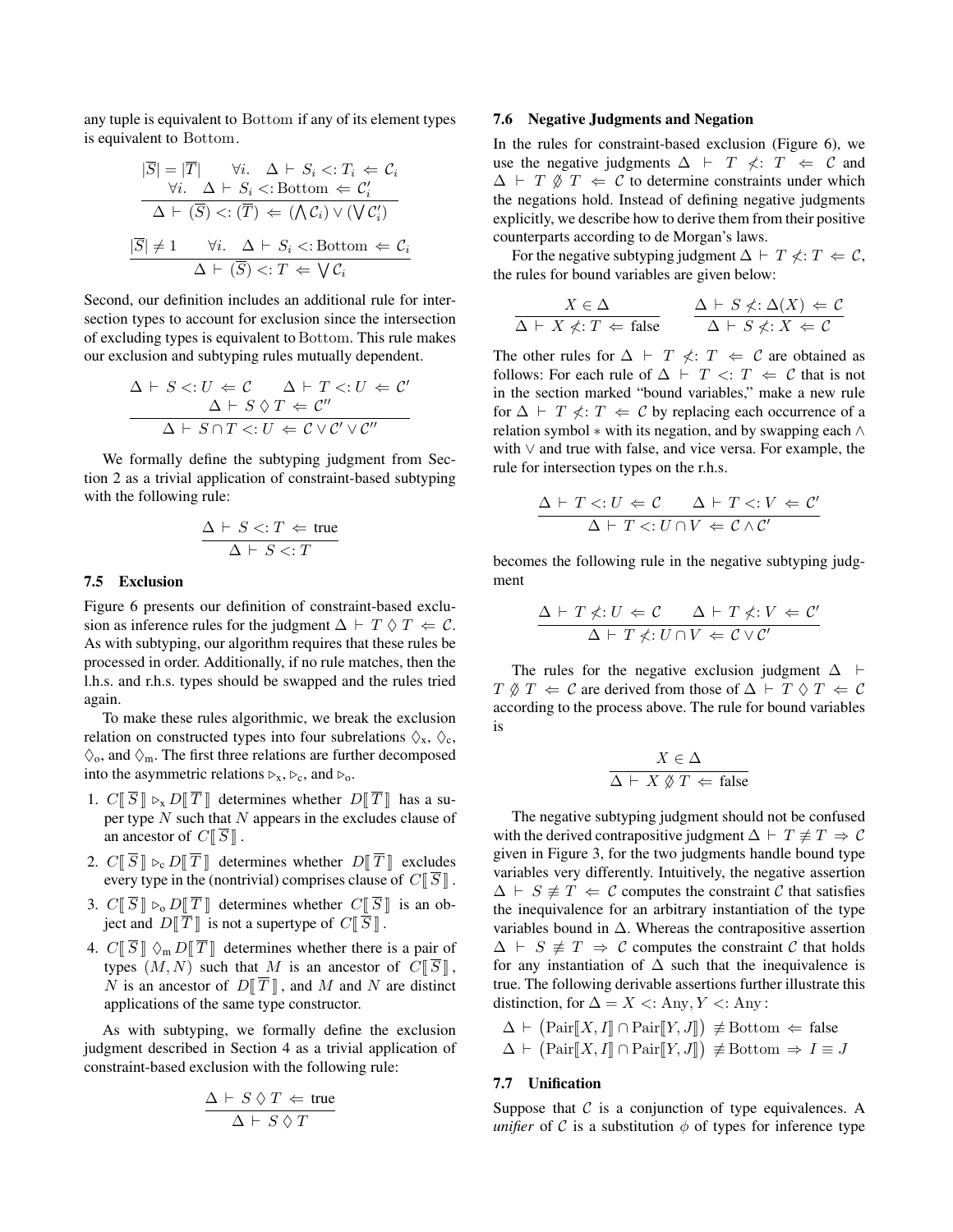Exclusion:  $\Delta \vdash T \Diamond T \Leftarrow C$ 

 $\overline{\Delta \vdash \text{Bottom} \Diamond T \Leftarrow \text{true}}$  $\Delta \vdash T \lt:$ : Bottom  $\Leftarrow \mathcal{C}$  $\Delta$   $\vdash$  Any  $\Diamond$   $T \Leftarrow C$  $\Delta \vdash S \Diamond U \Leftarrow C \quad \Delta \vdash T \Diamond U \Leftarrow C'$  $\Delta \vdash S \cap T \langle : \text{Bottom} \rangle \langle \mathcal{C}''$  $\Delta \vdash S \cap T \Diamond U \Leftarrow C \vee C' \vee C''$  $\Delta \vdash S \Diamond U \Leftarrow C \quad \Delta \vdash T \Diamond U \Leftarrow C'$ 

Logical rules

$$
\Delta \vdash S \cup T \Diamond U \Leftarrow C \land C'
$$
  

$$
\Delta \vdash S \cup T \Diamond U \Leftarrow C \land C'
$$

#### Inference Variables  $I \not\in \Delta$  $\overline{\Delta \vdash I \Diamond I} \Leftarrow \text{false}$

$$
\frac{I \notin \Delta}{\Delta \vdash I \Diamond T \Leftarrow I \Diamond T}
$$

#### Bound Variables  $\Delta \vdash \Delta(X) \lozenge T \Leftarrow C$  $\overline{\Delta \vdash X \Diamond T \Leftarrow C}$

| <b>Structural rules</b>                                                          |                                                           |
|----------------------------------------------------------------------------------|-----------------------------------------------------------|
| $ \overline{S}  =  \overline{T} $                                                | $\forall i.\Delta \vdash S_i \Diamond T_i \Leftarrow C_i$ |
| $\Delta \vdash (\overline{S}) \Diamond (\overline{T}) \Leftarrow \bigvee C_i$    |                                                           |
| $ \overline{S}  \neq  \overline{T} $                                             |                                                           |
| $\Delta \vdash (\overline{S}) \Diamond (\overline{T}) \Leftarrow \text{true}$    |                                                           |
| $M \neq \text{Any}$                                                              | $ \overline{T}  \neq 1$                                   |
| $\Delta \vdash M \Diamond (\overline{T}) \Leftarrow \text{true}$                 |                                                           |
| $ \overline{T}  \neq 1$                                                          |                                                           |
| $\Delta \vdash S \rightarrow R \Diamond (\overline{T}) \Leftarrow \text{true}$   |                                                           |
| $\Delta \vdash S \rightarrow T \Diamond U \rightarrow V \Leftarrow \text{false}$ |                                                           |
| $M \neq \text{Any}$                                                              |                                                           |
| $\Delta \vdash M \Diamond T \rightarrow U \Leftarrow \text{true}$                |                                                           |

Constructed types  $\Delta \vdash C[\overline{S}] \Diamond_{\mathbf{x}} D[\overline{T}] \Leftarrow \mathcal{C}_e$ <br> $\Delta \vdash C[\overline{S}] \land D[\overline{T}] \neq \mathcal{C}_e$ 

$$
\Delta \vdash C \overline{\begin{bmatrix} S \end{bmatrix}} \Diamond_c D \overline{\begin{bmatrix} T \end{bmatrix}} \Leftrightarrow \mathcal{C}_c
$$
\n
$$
\Delta \vdash C \overline{\begin{bmatrix} S \end{bmatrix}} \Diamond_o D \overline{\begin{bmatrix} T \end{bmatrix}} \Leftrightarrow \mathcal{C}_o
$$
\n
$$
\Delta \vdash C \overline{\begin{bmatrix} S \end{bmatrix}} \Diamond_p D \overline{\begin{bmatrix} T \end{bmatrix}} \Leftrightarrow \mathcal{C}_p
$$
\n
$$
\Delta \vdash C \overline{\begin{bmatrix} S \end{bmatrix}} \Diamond D \overline{\begin{bmatrix} T \end{bmatrix}} \Leftrightarrow \mathcal{C}_e \lor \mathcal{C}_c \lor \mathcal{C}_o \lor \mathcal{C}_p
$$
\n
$$
\Delta \vdash C \overline{\begin{bmatrix} S \end{bmatrix}} \triangleright_* D \overline{\begin{bmatrix} T \end{bmatrix}} \Leftrightarrow \mathcal{C}
$$
\n
$$
\Delta \vdash D \overline{\begin{bmatrix} T \end{bmatrix}} \triangleright_* C \overline{\begin{bmatrix} S \end{bmatrix}} \Leftrightarrow \mathcal{C}'
$$
\nwhere  $\ast \in \{x, c, o\}$ \n
$$
\Delta \vdash C \overline{\begin{bmatrix} S \end{bmatrix}} \triangleright_* C \overline{\begin{bmatrix} T \end{bmatrix}} \Leftrightarrow \text{false}
$$
\nwhere  $\ast \in \{x, c, o\}$ 

$$
C \neq D \qquad A = \text{ancestors}(C[\overline{S}])
$$
  

$$
\forall N \in (\bigcup_{M \in A} M\text{. excludes}) \qquad \Delta \vdash D[\overline{T}] \leq: N \iff C_N
$$
  

$$
\Delta \vdash C[\overline{S}] \rhd_x D[\overline{T}] \iff \bigvee C_N
$$

$$
C \neq D
$$
  
\n
$$
\forall M \in C[\overline{S}].compress. \quad \Delta \vdash M \Diamond D[\overline{T}] \Leftrightarrow C_M
$$
  
\n
$$
\Delta \vdash C[\overline{S}] \triangleright_c D[\overline{T}] \Leftrightarrow \bigwedge C_M
$$

$$
\frac{C \neq D \qquad C \text{ does not have a comprises clause}}{\Delta \vdash C[\![\overline{S}]\!] \triangleright_c D[\![\overline{T}]\!] \Leftarrow \text{ false}}
$$

$$
C \neq D \qquad \text{object } C \qquad \Delta \vdash C[\overline{S}] \nless L[\overline{T}] \Leftarrow C
$$
\n
$$
\Delta \vdash C[\overline{S}] \rhd_{o} D[\overline{T}] \Leftarrow C
$$
\n
$$
\frac{C \neq D \qquad \neg(\text{object } C)}{\Delta \vdash C[\overline{S}] \rhd_{o} D[\overline{T}] \Leftarrow \text{false}}
$$
\n
$$
\forall M \in \text{ancestors}(C[\overline{S}]).
$$
\n
$$
\forall N \in \text{ancestors}(D[\overline{T}]).
$$
\n
$$
\Delta \vdash M \diamondsuit_{m} N \Leftarrow C_{M,N}
$$
\n
$$
\Delta \vdash C[\overline{S}] \diamondsuit_{m} D[\overline{T}] \Leftarrow \bigvee C_{M,N}
$$
\n
$$
\forall i. \Delta \vdash S_{i} \not\equiv T_{i} \Leftarrow C_{i}
$$
\n
$$
\Delta \vdash C[\overline{S}] \diamondsuit_{m} C[\overline{T}] \Leftarrow \bigvee C_{i}
$$

$$
\frac{C \neq D}{\Delta \vdash C[\![\overline{S}]\!]\otimes_{\mathrm{m}} D[\![\overline{T}]\!] \Leftarrow \text{false}}
$$

Figure 6. Algorithm for generating exclusion constraints. Each rule is symmetric; apply the first one that matches.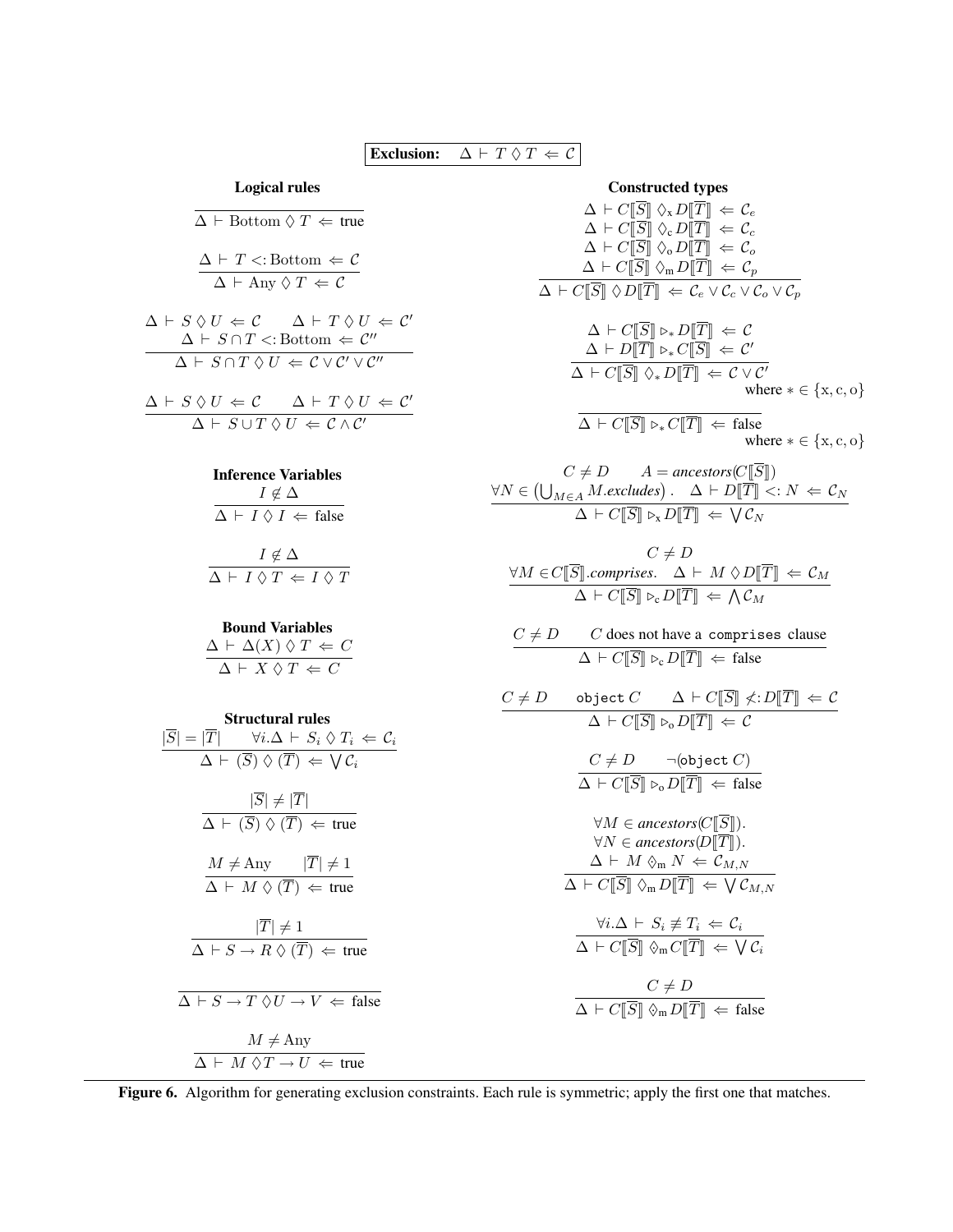variables such that  $\phi(C)$  = true. We say that a unifier  $\phi$  is more general than a unifier  $\psi$  if there exists a substitution  $\tau$ such that  $\tau \circ \phi = \psi$ . In other words  $\phi$  is more general than  $\psi$  if  $\psi$  factors throughout  $\phi$ .

We can extend the notion of a unifier to an arbitrary conjunction  $C$  in the case that  $C$  can be expressed as a conjunction  $C' \wedge C''$  where C' is entirely equivalences and  $C<sup>II</sup>$  contains no type equivalences. Then we define a unifier of  $C$  to be a unifier of  $C'$ . Finally, we can extend the notion of unifier to a constraint  $\mathcal C$  in disjunctive normal form to be a unifier of any disjunct of C.

The (partial) function *unify* in Figure 4 takes a constraint C and produces a most general unifier  $\phi$  if one exists. This is always the case if  $C$  consists of a single conjunct. *unify* additionally produces the substituted leftover part,  $\phi(C'')$ .

#### 7.8 Quantifier Reduction

In the evaluation of valid overloadings from Section 5, intensional type analysis was required in order to reason about certain examples. Since this reasoning justified the validity of these overloaded functions, we incorporate it into the present formal system as well.

Whenever two different domain types should be applicable to the same argument type  $W$  (in order to validate the Meet Rule or Return Type Rule), an existentially quantified intersection type naturally arises as the necessary supertype of W. Intersection types  $S \cap T$  in our type system naturally fall into two distinct cases: either  $S \otimes T$ , or  $S \otimes T$  in which case the intersection has the same extent as Bottom. In the second case, the intersection is trivial and  $W$ , as a subtype of the intersection, must also be trivial. Moreover, because the argument type W to which both declarations must be applicable is necessarily equivalent to Bottom, then the Meet Rule and Return Type Rule are both trivially satisfied by the presence of the implicit overloading on Bottom. In this manner case analysis on whether an existentially quantified (intersection) type is Bottomfacilitates the checking of our rules.

Naïvely one might expect this case analysis on  $S \cap T$ to simply check whether  $S \diamond T$ . However, as is the case when checking generic function declarations, the types S and  $T$  might have free type variables, whose uncertainty often precludes a definitive statement about  $S \diamond T$ . (For example,  $C[[X]] \diamondsuit C[[Y]]$  holds only if  $X \not\equiv Y$ .) Our solution is to reason backwards: Under the assumption that the intersection is nontrivial (that the types do not exclude), gather the necessary constraints on type parameters. (For example,  $C[[X]] \cap C[[Y]] \neq$  Bottom yields the constraint  $X \equiv Y$ .) These constraints are then reduced, resulting in an instantiation (and potentially tighter bounds on type parameters) that necessarily follows from our assumption of nontriviality.<sup>14</sup>

We call the general pattern of simplifying an existentially quantified (intersection) type *existential reduction*, given by the judgment  $\Delta \vdash \delta \stackrel{\equiv}{\implies} \delta$  in Figure 7. The first rule for existential reduction performs the constraint-based case analysis described above, while the second merely relates the existential to itself if the premises of the first rule do not hold. We thus explain the first rule in more detail.

The first premise determines the constraints  $\mathcal C$  that must be true under the hypothesis that  $T \neq$  Bottom (i.e. that this type is nontrivial). Note that the type variables from  $\Delta$  are bound, while any type variables from the existential itself,  $\Delta'$ , become inference type variables mentioned in  $\mathcal{C}$ . The second premise binds  $C'$  to exactly the inference type variables and bounds denoted by the existential's type parameters; these are the constraints that must hold for  $T$  to still make sense. In the third premise, if *unify* succeeds, it produces a substitution  $\phi$  for any inference type variables from  $\Delta'$  constrained by equalities. Because  $\phi$  is a most general unifier, it has the property that any other valid substitution  $\psi$  of  $\Delta'$ 's variables with  $\psi(T) \not\equiv$  Bottom must be equal to  $\tau \circ \phi$ , for some other substitution  $\tau$ . Moreover, if *unify* succeeds, it produces a set of leftover constraints  $\mathcal{C}''$  that are not unifiable equalities (but have still been simplified). If it is possible to express  $\mathcal{C}''$  as some type environment  $\Delta''$ , then we use this as the new type parameters over the simplified type  $\phi(T)$ .

Similarly we call the general pattern of simplifying a universally quantified arrow type *universal reduction*, given by the judgment  $\Delta \vdash \sigma_1 \stackrel{\equiv}{\longrightarrow} \sigma_2$  The first premise reduces the domain type  $dom(\sigma) = \exists [\Delta']S$ , resulting in a new<br>existential type  $\delta = \exists \Delta'' \exists S'$  and a substitution  $\phi$  mapping existential type  $\delta = \exists [\Delta''] \, S'$  and a substitution  $\phi$  mapping<br>type variables from  $\Delta'$  to types with variables in  $\Delta''$ . We type variables from  $\Delta'$  to types with variables in  $\Delta''$ . We then construct a new arrow with domain  $\delta$  and range  $\phi(T)$ .

As an example, in order to check that the first two declarations of  $\mathcal{D}_{bar}$  from Section 5 satisfy the Meet Rule, we must reduce the existential

 $\exists \llbracket X <: \text{Any}, Y <: \mathbb{Z} \rrbracket \big( \text{ArrayList} \llbracket X \rrbracket \cap \text{List} \llbracket Y \rrbracket \big).$ 

Thus we must find the constraint  $\mathcal C$  such that

$$
\vdash \text{ArrayList}[[X]] \cap \text{List}[[Y]] \not\equiv \text{Bottom} \Rightarrow \mathcal{C}
$$

can be derived, noting that  $X$  and  $Y$  are actually (unbound) type inference variables here. In this instance  $\mathcal{C} =$  $X \equiv Y$  due to multiple instantiation exclusion. Then we convert the bounds on the existential's type parameters into the constraint  $\mathcal{C}'$  on  $X$  and  $Y$  as inference variables:  $toConstraint(X <: Any, Y <: \mathbb{Z}) = X <: Any, Y <: \mathbb{Z}$ . Unifying the constraint

$$
\mathcal{C} \wedge \mathcal{C}' = X \equiv Y \wedge X <: \text{Any} \wedge Y <: \mathbb{Z}
$$

yields the type substitution  $\phi = [W/X, W/Y]$  (for some fresh variable W) and the simplified leftover constraint  $\mathcal{C}'' =$ 

<sup>&</sup>lt;sup>14</sup> A similar sort of case analysis and constraint solving arises for pattern matching with generalized algebraic data types (GADTs) [15]: GADTs

resemble our existential types and pattern matching resembles our function application.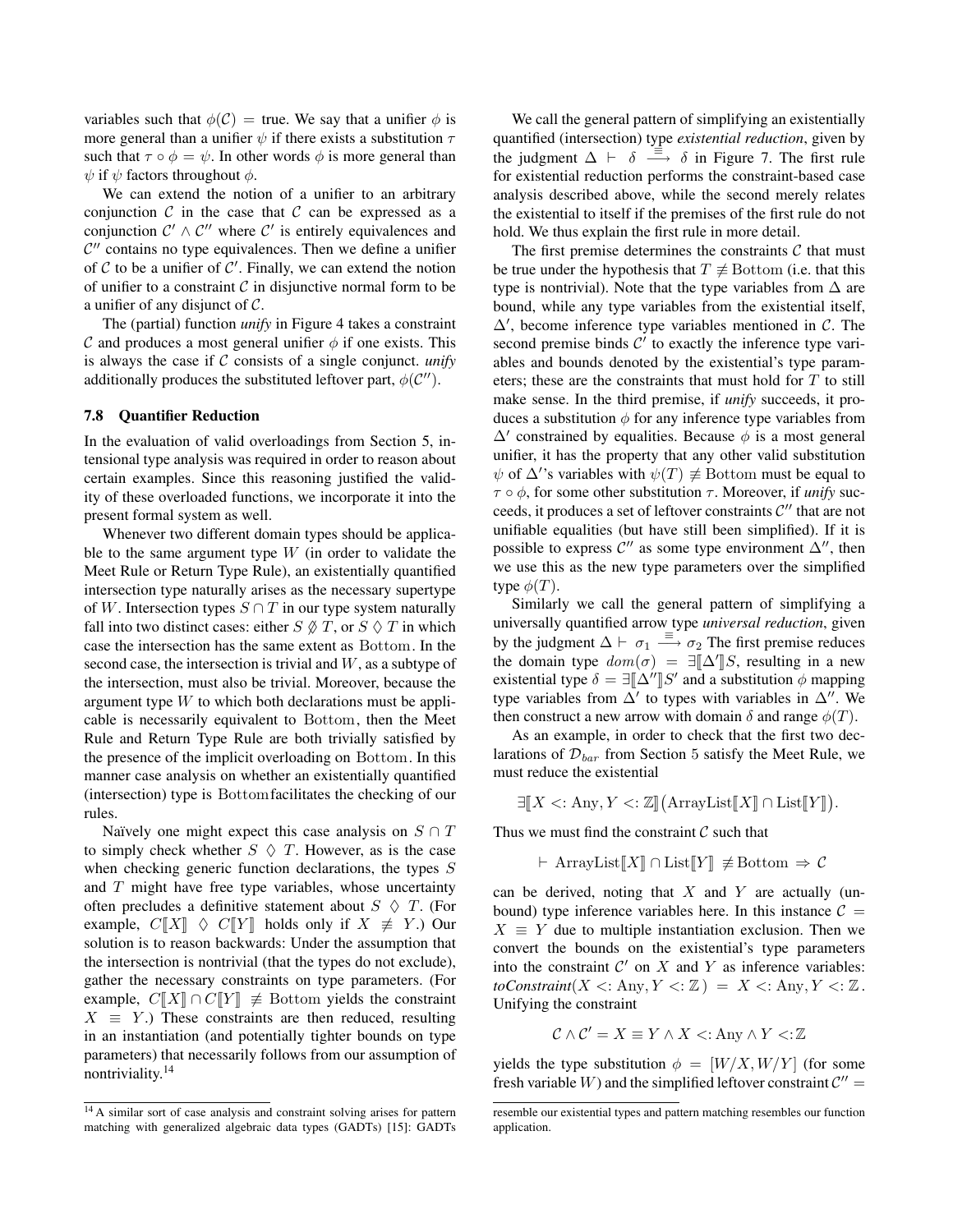|           | <b>Existential Reduction:</b> $\Delta \vdash \delta \stackrel{=}{\longrightarrow} \delta$ , $\phi$                                                                                                                                                  |  |  |  |
|-----------|-----------------------------------------------------------------------------------------------------------------------------------------------------------------------------------------------------------------------------------------------------|--|--|--|
|           | $\Delta \vdash T \not\equiv \text{Bottom} \Rightarrow \mathcal{C}$ to Constraint( $\Delta'$ ) = $\mathcal{C}'$<br>$\Delta \vdash \textit{unify}(\mathcal{C} \land \mathcal{C}') = \phi$ , $\mathcal{C}''$ to Bounds( $\mathcal{C}''$ ) = $\Delta''$ |  |  |  |
|           | $\Delta \vdash \exists \llbracket \Delta' \rrbracket T \stackrel{\equiv}{\longrightarrow} \exists \llbracket \Delta'' \rrbracket \phi(T), \phi$                                                                                                     |  |  |  |
| otherwise |                                                                                                                                                                                                                                                     |  |  |  |
|           | $\Delta \vdash \exists \llbracket \Delta' \rrbracket T \stackrel{\equiv}{\longrightarrow} \exists \llbracket \Delta' \rrbracket T, \; [\Box]$                                                                                                       |  |  |  |
|           | Universal Reduction: $\Delta \vdash \sigma \stackrel{\equiv}{\longrightarrow} \sigma$ , $\phi$                                                                                                                                                      |  |  |  |
|           | $\Delta \vdash \exists \llbracket \Delta' \rrbracket S \stackrel{\equiv}{\longrightarrow} \exists \llbracket \Delta'' \rrbracket S' , \phi$                                                                                                         |  |  |  |
|           | $\Delta \vdash \forall \llbracket \Delta' \rrbracket S \to T \stackrel{\equiv}{\longrightarrow} \forall \llbracket \Delta'' \rrbracket S' \to \phi(T), \phi$                                                                                        |  |  |  |

Figure 7. Quantifier reduction judgments.

 $W \leq Z$ . Since  $C''$  has the form of a type environment, *toBounds*( $\mathcal{C}''$ ) =  $W$  <:  $\mathbb{Z}$ , we finally reduce this existential to  $\exists [W \leq: \mathbb{Z}]$  (ArrayList $[[W]] \cap$  List $[[W]]$ ). However, due to the class table declaration of ArrayList $\llbracket W \rrbracket$  this existential type will be indistinguishable (by  $\leq$ ) from the simpler  $\exists \llbracket W \rightleftharpoons \mathbb{Z} \llbracket \text{ArrayList} \llbracket W \rrbracket$ .

When checking that the first two declarations  $\mathcal{D}_{tail}$  from Section 5 satisfy the Return Type Rule, we use universal reduction to prove

$$
\vdash \forall [\![X \leq: \text{Any}]\!] \text{List}[\![X]\!] \rightarrow \text{List}[\![X]\!] \newline \leq \forall [\![X \leq: \text{Any}, Y \leq: \text{Number}]\!] \big(\text{List}[\![X]\!] \cap \text{List}[\![Y]\!] \big) \newline \rightarrow \text{List}[\![Y]\!] \newline
$$

First, note that by reasoning similar to that in the previous example we know

$$
\vdash \exists [X \leq: \text{Any}, Y \leq: \text{Number}]\big(\text{List}[X] \cap \text{List}[Y]\big)
$$
  
\n
$$
\xrightarrow{\equiv} \exists [W \leq: \text{Number}]\text{List}[W]
$$

with substitution  $[W/X, W/Y]$ . Using this substitution we must now prove

$$
\vdash \forall \llbracket X <:\text{Number} \rrbracket \text{List} \llbracket X \rrbracket \rightarrow \text{List} \llbracket X \rrbracket \\
\lesssim \forall \llbracket W <:\text{Number} \rrbracket \text{List} \llbracket W \rrbracket
$$

which is clearly true.

#### 8. Overloading Across Modules

To demonstrate the modularity of our design, we present a lightweight modeling of program modules, and show how applying our rules to each module separately suffices to guarantee the safety of the entire program. In our model, a program is a *module*, which may be either *simple* or *compound*. A *simple module* consists of (*i*) a class table and (*ii*) a collection of function declarations. That is, a simple module is just a program as described in the rest of this paper. It is well-formed if it satisfies the well-formedness conditions of a whole program, as described in previous sections.

A *compound module* combines multiple modules, possibly renaming members (i.e., classes and functions) of its constituents. More precisely, a compound module is a collection of *filters*, where a filter consists of a module and a complete mapping from names of members of the module to names. The name of a member that is not renamed is simply mapped to itself.

The semantics of a compound module is the semantics of the simple module that results from recursively *flattening* the compound module as follows:

- Flattening a simple module simply yields the same module.
- Flattening a compound module  $C$  consisting of filters (module/mapping pairs)  $(c_1, m_1), \ldots, (c_N, m_N)$  yields a simple module whose class table and collection of function declarations are the unions of the class tables and collections of function declarations of  $s_1, \ldots, s_N$ , where  $s_i$  is the simple module resulting from first flattening  $c_i$ and then renaming all members of the resulting simple module according to the mapping  $m_i$ .

A compound module is well-formed if its flattened version is well-formed. This requirement implies that the type hierarchies in each constituent component are consistent with the type hierarchy in the flattened version.

We can now use this model of modularity to see that we can separately compile and combine modules.

First consider the case of a collection of modules with no overlapping function names such that each module has been checked separately to ensure that the overloaded functions within them satisfy the overloading rules. Because the type hierarchies of each constituent of a compound module must be consistent with that of the compound module, all overloaded functions in the resulting compound module also obey the overloading rules.

Now consider the case of a collection of separately checked modules with some overlapping function names. When overloaded functions from separate modules are combined, there are three rules that might be violated by the resulting overloaded definitions: (1) the Meet Rule, (2) the No Duplicates Rule, (3) the Return Type Rule. If the Meet Rule is violated, the programmer need only define yet another module to combine that defines the missing meets of the various overloaded definitions. If the No Duplicates Rule or the Return Type Rule is violated, the programmer can fix the problem by renaming functions from one or more combined components to avoid the clash; the programmer can then define another component with more overloadings of the same function name that dispatch to the various renamed functions in the manner the programmer intends.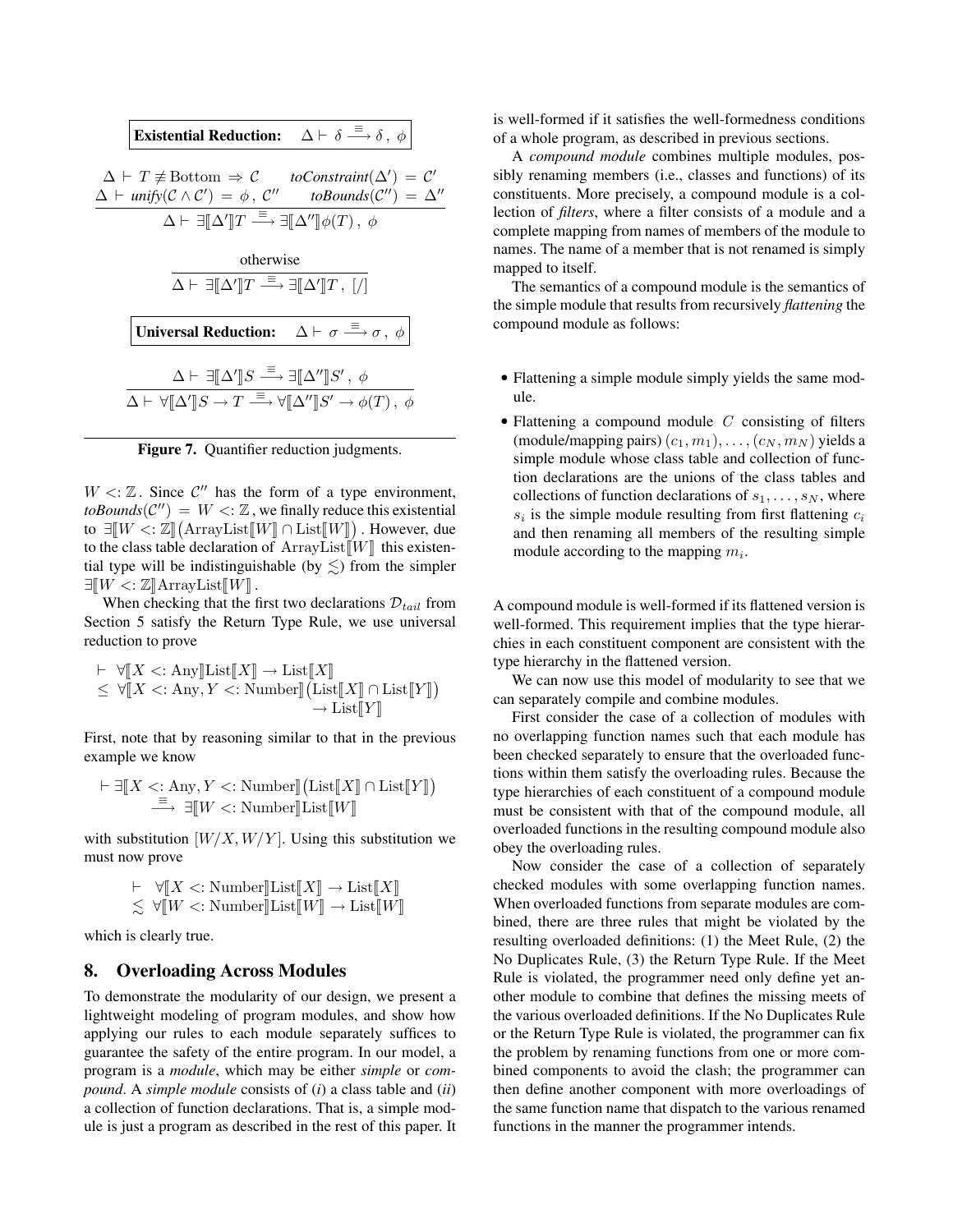Consider the following example:<sup>15</sup> Suppose we have a type Number in module A, with a function:

 $add:(Number,Number) \rightarrow Number$ 

Suppose we have the type and function:

BigNum <: Number  $add:(BigNum, BigNum) \rightarrow BigNum$ 

in module  $B$  and the type and function:

Rational <: Number

 $add: (Rational, Rational) \rightarrow Rational$ 

in module  $C$ .

Each of modules  $B$  and  $C$  satisfy the No Duplicates and Meet rules. Now, suppose we define two compound modules  $D$  and  $E$ , each of which combines modules  $B$ and  $C$  without renaming  $add$ . In each of  $D$  and  $E$ , we have an ambiguity in dispatching calls to *add* with types (BigNum, Rational) or (Rational, BigNum). Our rules require adding two declarations, one in each of  $D$  and  $E$ , to resolve these ambiguities.

Now let us suppose we wish to combine  $D$  and  $E$  into a compound component  $F$ . Without renaming, this combination would violate the No Duplicates Rule; each of  $D$  and  $E$ has an implementation of add(Bignum, Rational). To resolve this conflict, the program can rename *add* from both D and  $E$ , and define a new add in  $F$ . This new definition could dispatch to either of the renamed functions from D or E , or it could do something entirely different, depending on the programmer's intent.

#### 9. Related Work

#### 9.1 Overloading and Dynamic Dispatch.

Castagna *et al.* proposed rules for defining overloaded functions to ensure type safety [4]. They assumed knowledge of the entire type hierarchy (to determine whether two types have a common subtype), and the type hierarchy was assumed to be a meet semilattice (to ensure that any two types have a greatest lower bound).

Millstein and Chambers devised the language *Dubious* to study how to modularly ensure safety for overloaded functions with symmetric multiple dynamic dispatch (*multimethods*) in a type system supporting multiple inheritance [11, 12]. With Clifton and Leavens, they developed Multi-Java [5], an extension of Java with Dubious' semantics for multimethods. Lee and Chambers presented F(EML) [9], a language with classes, symmetric multiple dispatch, and parameterized modules. In previous work [2], we built on the work of Millstein and Chambers to give modular rules for a core of the Fortress language [1], which supports multiple inheritance and does not require that types have expressible meets (i.e., the types that can be expressed in the language need not form a meet semilattice), but defines an *exclusion*

*relation* on types to allow more valid overloadings. For detailed comparison of modularity and dispatch for these systems, see the related work section of our previous paper [2].

None of the systems described above support polymorphic functions or types. F(EML)'s parameterized modules (*functors*) provide a form of parametricity but they cannot be implicitly applied; the functions defined therein cannot be *overloaded* with those defined in other functors. This paper extends our previous work [2] with parametric polymorphism for both types and top-level functions.

Overloading and multiple dispatch in the context of polymorphism has previously been studied by Bourdoncle and Merz [3]. Their system, ML<, integrates parametric polymorphism, class-based object orientation, and multimethods, but lacks multiple inheritance. Each multimethod (overloaded set) requires a unique specification (principal type), which greatly simplifies the checking of their equivalent of the Return Type Rule: the return type of each definition needs to be compared only with the return type of the principal type. Also, to check their equivalent of the Meet Rule, the entire type hierarchy relevant to the multimethod must be known, so in general, this check must be done at link time. Finally, their type system does not provide any exclusion relation. On the other hand, ML<sup>≤</sup> allows variance annotations on type constructors—something we defer to future work.

Litvinov [10] developed a type system for the Cecil language, which supports bounded parametric polymorphism and multimethods. Because Cecil has a type-erasure semantics, statically checked parametric polymorphism has no effect on run-time dispatch.

#### 9.2 Type classes

Wadler and Blott [17] introduced the *type class* as a means to specify and implement overloaded functions such as equality and arithmetic operators in Haskell. Other authors have translated type classes to languages besides Haskell [6, 14, 18]. Type classes encapsulate overloaded function declarations, with separate *instances* that define the behavior of those functions (called *class methods*) for any particular type schema. Parametric polymorphism is then augmented to express type class constraints, providing a way to quantify a type variable — and thus a function definition — over all types that instantiate the type class.

In systems with type classes, overloaded functions must be contained in some type class, and their signatures must vary in exactly the same structural position. This uniformity is necessary for an overloaded function call to admit a principal type; with a principal type for some function call's context, the type checker can determine the constraints under which a correct overloaded definition will be found. Because of this requirement, type classes are ill-suited for fixed, *ad hoc* sets of overloaded functions like:

 $printhn(): () = println("")$  $printh(s:String):() = \ldots$ 

<sup>&</sup>lt;sup>15</sup> Suggested by an anonymous reviewer of a previous version of this paper.